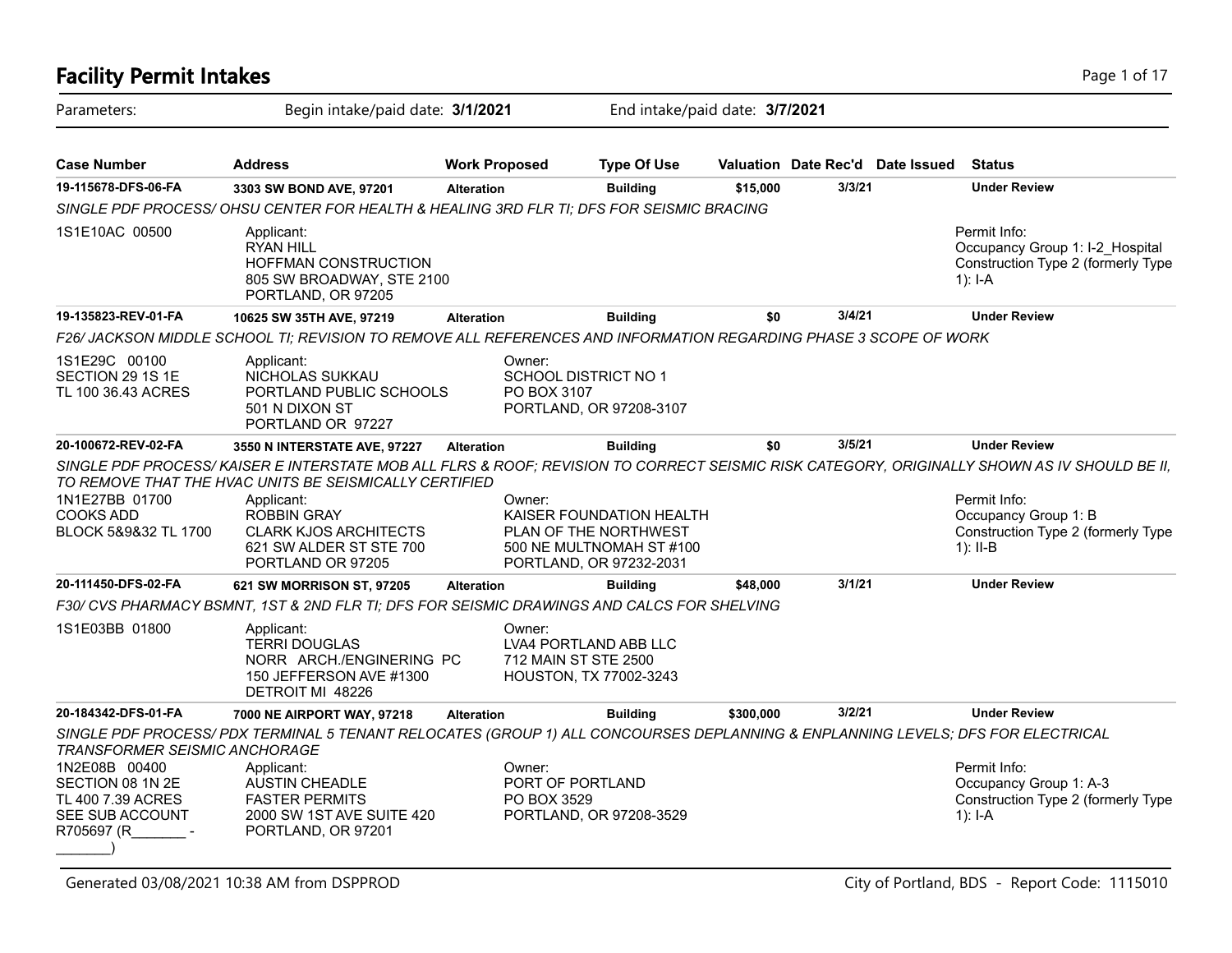# **Facility Permit Intakes** Page 2 of 17

| <b>Case Number</b>                                                                      | <b>Address</b>                                                                                                                                                                                               | <b>Work Proposed</b>   | <b>Type Of Use</b>                                                       |                                      |        | Valuation Date Rec'd Date Issued | <b>Status</b>                                                                               |
|-----------------------------------------------------------------------------------------|--------------------------------------------------------------------------------------------------------------------------------------------------------------------------------------------------------------|------------------------|--------------------------------------------------------------------------|--------------------------------------|--------|----------------------------------|---------------------------------------------------------------------------------------------|
| 20-202287-DFS-01-FA                                                                     | 1300 SW 5TH AVE, 97201                                                                                                                                                                                       | <b>Alteration</b>      | <b>Building</b>                                                          | \$500                                | 3/1/21 |                                  | <b>Under Review</b>                                                                         |
|                                                                                         | F31/LITTLER STE 2050 TI; DFS TO MECHANICAL PERMIT 20-202291 FA FOR STRUCTURAL CALCULATIONS AND ATTACHEMENTS FOR HVAC EQUIPMENT                                                                               |                        |                                                                          |                                      |        |                                  |                                                                                             |
| 1S1E03BC 01800<br><b>PORTLAND</b><br><b>BLOCK 148 TL 1800</b>                           | Applicant:<br><b>MELINA VACA</b><br>AMERICAN HEATING<br>5035 SE 24TH AVE<br>PORTLAND, OR 97202                                                                                                               | Owner:                 | SOF-XI WFP OWNER LLC<br>591 W PUTNAM AVE<br>GREENWICH, CT 06830          |                                      |        |                                  |                                                                                             |
| 20-203103-DFS-02-FA                                                                     | 12000 SW 49TH AVE, 97219                                                                                                                                                                                     | <b>Alteration</b>      | <b>Building</b>                                                          | \$8,000                              | 3/5/21 |                                  | <b>Under Review</b>                                                                         |
|                                                                                         | SINGLE PDF PROCESS/ PCC HEALTH TECH BLDG MEDICAL IMAGING TI LVL 0; DFS FOR SEISMIC ANCHORAGE OF ELECTRICAL                                                                                                   |                        |                                                                          |                                      |        |                                  |                                                                                             |
| 1S1E31D 00200                                                                           | Applicant:<br><b>JEFF HAGA</b><br><b>AC&amp;E ELECTRIC</b><br>3535 Del Webb Ave, STE 100<br>Salem, OR 97301                                                                                                  | Owner:<br>PO BOX 19000 | PORTLAND COMMUNITY<br><b>COLLEGE DISTRICT</b><br>PORTLAND, OR 97280-0990 |                                      |        |                                  | Permit Info:<br>Occupancy Group 1: B<br>Construction Type 2 (formerly Type<br>$1$ : I-B     |
| 20-227946-REV-01-FA                                                                     | 1250 NW 9TH AVE, 97209                                                                                                                                                                                       | <b>Alteration</b>      | <b>Building</b>                                                          | \$0                                  | 3/2/21 |                                  | <b>Under Review</b>                                                                         |
|                                                                                         | SINGLE PDF PROCESS/ BRAINIUM STUDIOS 6TH FL TI; REVISION TO LIGHTING COMCHECK INFORMATION                                                                                                                    |                        |                                                                          |                                      |        |                                  |                                                                                             |
| 1N1E34BB 01305<br><b>STATION PLACE</b><br>LOT <sub>5</sub>                              | Applicant:<br><b>KERI WOLTZ</b><br><b>HACKER ARCHITECTS</b><br>555 SE MLK BLVD STE 501<br>PORTLAND OR 97214                                                                                                  | Owner:<br>PO BOX 638   | <b>CSHV 9NORTH LLC</b><br>ADDISON, TX 75001-0638                         |                                      |        |                                  |                                                                                             |
| 21-019615-000-00-FA                                                                     | 7000 NE AIRPORT WAY, 97218                                                                                                                                                                                   | <b>Alteration</b>      | <b>Building</b>                                                          | \$145,000                            | 3/1/21 |                                  | <b>Under Review</b>                                                                         |
|                                                                                         | F11/ TERMINAL CONCOURSE C DEPLANNING LVL ESCALATOR WASH STATION; MINOR DEMO, CREATE NEW ESCALATOR WASH AREA, INSTALL NEW CHAIN LINK<br>FENCE W/ FABRIC COVERING, CEILING, FLOORING, FINISHES, PLUMB AND ELEC |                        |                                                                          |                                      |        |                                  |                                                                                             |
| 1N2E08B 00400<br>SECTION 08 1N 2E<br>TL 400 7.39 ACRES<br>SEE SUB ACCOUNT<br>R705697 (R | Applicant:<br><b>AUSTIN CHEADLE</b><br><b>FASTER PERMITS</b><br>2000 SW 1ST AVE SUITE 420<br>PORTLAND, OR 97201                                                                                              | Owner:<br>PO BOX 3529  | PORT OF PORTLAND<br>PORTLAND, OR 97208-3529                              | Primary Contractor:<br><b>TO BID</b> |        |                                  | Permit Info:<br>Occupancy Group 1: A-3<br>Construction Type 2 (formerly Type<br>1): $I - A$ |
| 21-019647-000-00-FA                                                                     | 7200 NE AIRPORT WAY, 97218                                                                                                                                                                                   | <b>Alteration</b>      | <b>Building</b>                                                          | \$13,000                             | 3/1/21 |                                  | <b>Under Review</b>                                                                         |
|                                                                                         | F11/HQP2 REDUNDANT UPS INSTALL 8TH FLR; INSTALL NEW UPS EQUIPMENT/CABINET, SEISMIC SUPPORTS/ANCHORS, FINISHES AND ELEC                                                                                       |                        |                                                                          |                                      |        |                                  |                                                                                             |
| 1N2E08B 00400                                                                           | Applicant:<br><b>AUSTIN CHEADLE</b><br><b>FASTER PERMITS</b><br>2000 SW 1ST AVE SUITE 420<br>PORTLAND, OR 97201                                                                                              | Owner:<br>PO BOX 3529  | PORT OF PORTLAND<br>PORTLAND, OR 97208-3529                              | Primary Contractor:<br><b>TO BID</b> |        |                                  |                                                                                             |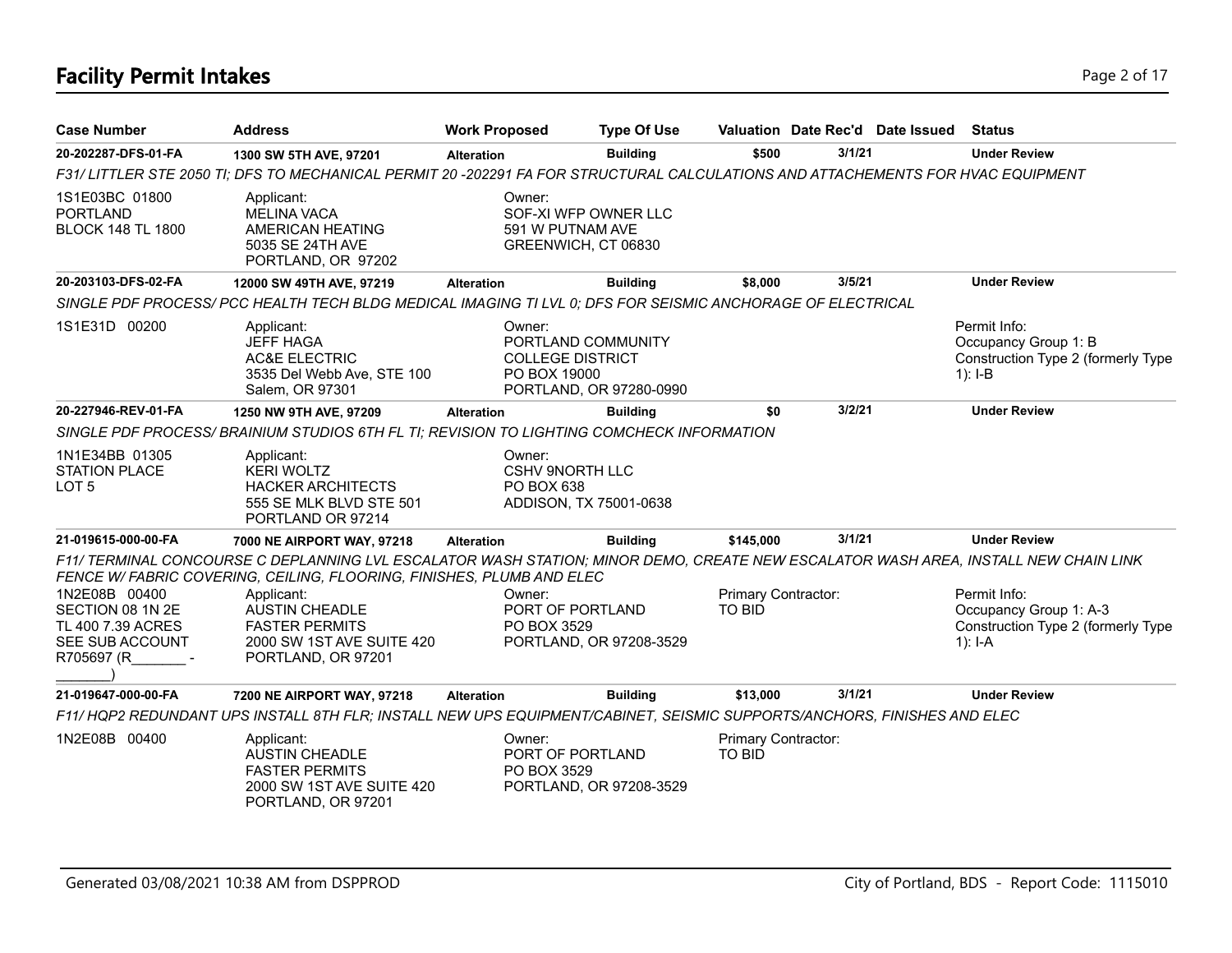# **Facility Permit Intakes** Page 3 of 17

| <b>Case Number</b>                                                                                                                | <b>Address</b>                                                                                                                                                                                                                                                                                            | <b>Work Proposed</b> |                                                                                                          | <b>Type Of Use</b> | Valuation Date Rec'd Date Issued                                                                            |        |        | <b>Status</b>                                                                                               |
|-----------------------------------------------------------------------------------------------------------------------------------|-----------------------------------------------------------------------------------------------------------------------------------------------------------------------------------------------------------------------------------------------------------------------------------------------------------|----------------------|----------------------------------------------------------------------------------------------------------|--------------------|-------------------------------------------------------------------------------------------------------------|--------|--------|-------------------------------------------------------------------------------------------------------------|
| 21-019684-000-00-FA                                                                                                               | 6936 N FATHOM ST, 97217                                                                                                                                                                                                                                                                                   | <b>Alteration</b>    |                                                                                                          | <b>Building</b>    | \$100,585                                                                                                   | 3/1/21 | 3/2/21 | <b>Issued</b>                                                                                               |
|                                                                                                                                   | SINGLE PDF PROCESS/DAIMLER WESTERN STAR FABRICATION AREA TI; FUR OUT EXISTING WALLS IN FABRICATION AREA, FINISHES AND ELEC                                                                                                                                                                                |                      |                                                                                                          |                    |                                                                                                             |        |        |                                                                                                             |
| 1N1E17B 00200<br>SECTION 17 1N 1E<br>TL 200 24.90 ACRES<br><b>LAND &amp; IMPS SEE</b><br>R646162 (R941170881)<br>FOR MACH & EQUIP | Applicant:<br><b>CRAIG SHEARMIRE</b><br>15796 S BROADWALK<br>OREGON CITY, OR 97045                                                                                                                                                                                                                        |                      | Owner:<br>DAIMLER TRUCKS NORTH<br><b>AMERICA LLC</b><br>PO BOX 3820<br>PORTLAND, OR 97208-3820           |                    | CCB - Contractor:<br><b>BROCKAMP &amp; JAEGER INC</b><br>15796 S BOARDWALK ST<br>OREGON CITY, OR 97045-1196 |        |        | Permit Info:<br>Occupancy Group 1: H-2 High<br>Hazard 2<br>Construction Type 2 (formerly Type<br>$1$ : II-B |
| 21-019713-000-00-FA                                                                                                               | 7528 N FENWICK AVE, 97217                                                                                                                                                                                                                                                                                 | <b>Alteration</b>    |                                                                                                          | <b>Building</b>    | \$350,000                                                                                                   | 3/1/21 |        | <b>Under Review</b>                                                                                         |
| 1N1E09DD 15900<br><b>KENTON</b>                                                                                                   | SINGLE PDF PROCESS/KENTON SCHOOL SWING SITE ALL FLRS TI; DEMO WALLS, NEW WALLS TO CREATE LOWER LVL - NEW BATHRMS, REMODEL CLASSRMS;<br>MAIN LVL - REMODEL KITCHEN, CLASSRMS, ALLIANCE OFFICES; UPPER LVL - REMODEL CLASSRMS, CEILING, FLOORING, FINISHES, PLUMB AND ELEC<br>Applicant:<br>NICHOLAS SUKKAU |                      | Owner:<br><b>SCHOOL DISTRICT NO 1</b>                                                                    |                    | Primary Contractor:<br><b>TO BID</b>                                                                        |        |        |                                                                                                             |
| INC VAC ST BLOCK 13&14<br>EXC PT IN STS                                                                                           | PORTLAND PUBLIC SCHOOLS<br>501 N DIXON ST<br>PORTLAND OR 97227                                                                                                                                                                                                                                            |                      | PO BOX 3107<br>PORTLAND, OR 97208-3107                                                                   |                    |                                                                                                             |        |        |                                                                                                             |
| 21-020219-000-00-FA                                                                                                               | 16233 NE CAMERON BLVD,                                                                                                                                                                                                                                                                                    | <b>Alteration</b>    |                                                                                                          | <b>Building</b>    | \$35,000                                                                                                    | 3/2/21 |        | <b>Under Review</b>                                                                                         |
| <b>CEILING, FLOORING, FINISHES</b>                                                                                                | 97230<br>SINGLE PDF PROCESS/BLDG 4 CONTROL4 TI; NEW TENANT - NEW DEMISING WALL, NEW WALLS TO CREATE COMPRESSOR RM, REST RMS, IT RM, PLUMB, ELEC,                                                                                                                                                          |                      |                                                                                                          |                    |                                                                                                             |        |        |                                                                                                             |
| 1N2E24AA 00400<br><b>INTERSTATE</b><br><b>CROSSROADS</b><br>LOT 1 EXC PT IN ST                                                    | Applicant:<br><b>MICHAEL MCLAUGHLIN</b><br><b>FLUENT DESIGN</b><br>4075 N WILLIAMS, SUITE 210<br>PORTLAND OR 97227                                                                                                                                                                                        |                      | Owner:<br><b>ICON OWNER POOL 1 WEST</b><br><b>LLC</b><br>PO BOX 460169<br>HOUSTON, TX 77056-8169         |                    | Primary Contractor:<br><b>TO BID</b>                                                                        |        |        |                                                                                                             |
| 21-020241-000-00-FA                                                                                                               | 930 SW HALL ST, 97201                                                                                                                                                                                                                                                                                     | <b>Alteration</b>    |                                                                                                          | <b>Building</b>    | \$10,000                                                                                                    | 3/2/21 |        | <b>Under Review</b>                                                                                         |
| <b>SECTION AND FINISHES</b>                                                                                                       | SINGLE PDF PROCESS/ PSU PETER STOTT CNTR SAFETY LADDER TI: INSTALL NEW OSHA COMPLIANT ACCESS LADDER FROM UPPER ROOF TO LOWER ROOF                                                                                                                                                                         |                      |                                                                                                          |                    |                                                                                                             |        |        |                                                                                                             |
| 1S1E04DA 07100                                                                                                                    | Applicant:<br><b>SUSAN GUST</b><br>PORTLAND STATE UNIVERSITY<br>(STATE OF OREGON, BOARD OF<br><b>HIGHER EDUCATION)</b><br><b>PO BOX 751</b><br>PORTLAND OR 97207<br><b>USA</b>                                                                                                                            |                      | Owner:<br>OREGON STATE OF (BOARD<br>OF HIGHER EDUCATION)<br><b>PO BOX 751</b><br>PORTLAND, OR 97207-0751 |                    | Primary Contractor:<br><b>TO BID</b>                                                                        |        |        |                                                                                                             |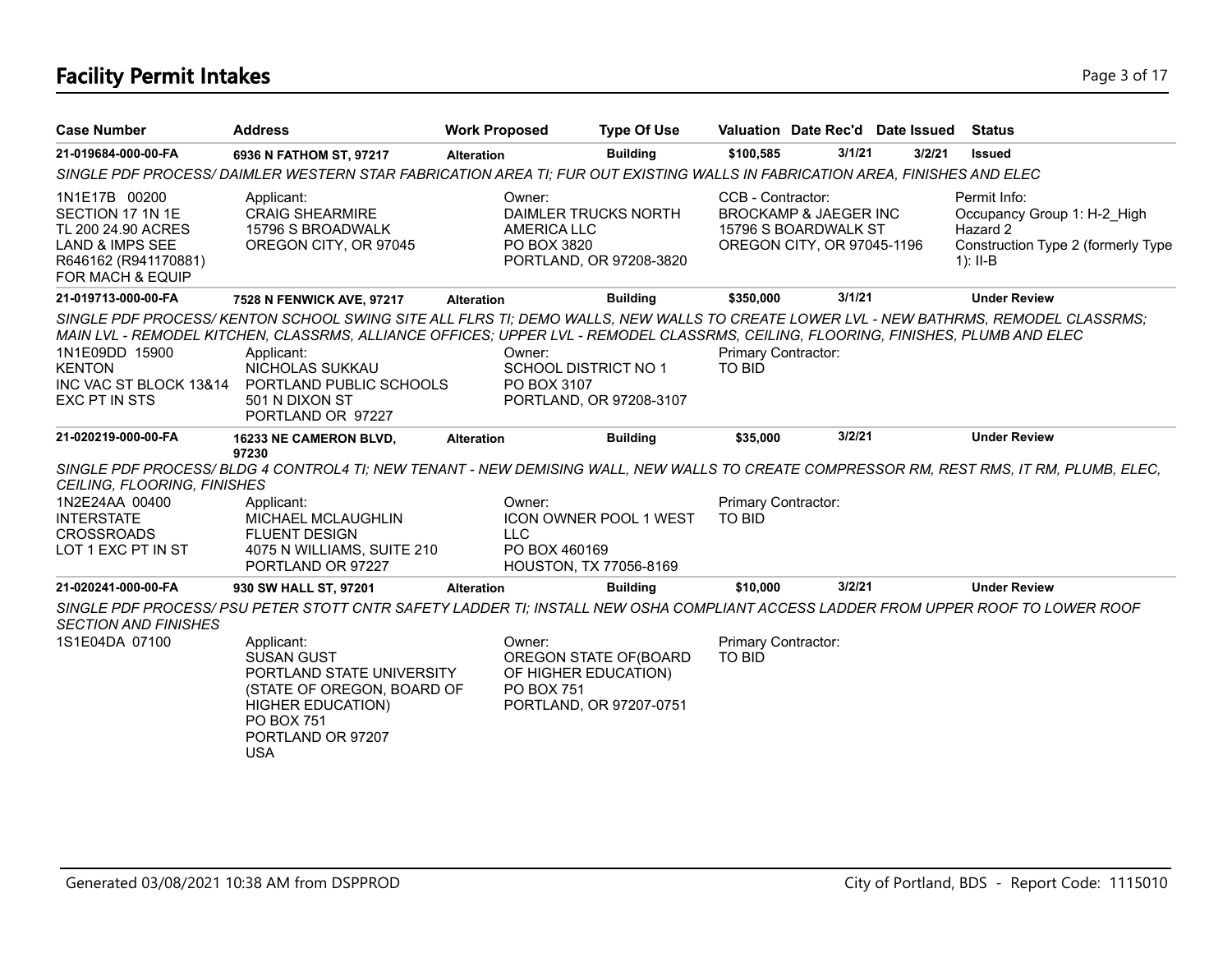# **Facility Permit Intakes** Page 4 of 17

| <b>Case Number</b>                                                                   | <b>Address</b>                                                                                                                                                                                                                                                                                                                                                                                                                                                                                                         | <b>Work Proposed</b> |                                                                         | <b>Type Of Use</b>                                         | Valuation Date Rec'd Date Issued                                                                                                             |        |        | <b>Status</b>                                                                            |
|--------------------------------------------------------------------------------------|------------------------------------------------------------------------------------------------------------------------------------------------------------------------------------------------------------------------------------------------------------------------------------------------------------------------------------------------------------------------------------------------------------------------------------------------------------------------------------------------------------------------|----------------------|-------------------------------------------------------------------------|------------------------------------------------------------|----------------------------------------------------------------------------------------------------------------------------------------------|--------|--------|------------------------------------------------------------------------------------------|
| 21-020660-000-00-FA                                                                  | 900 SW 5TH AVE, 97204                                                                                                                                                                                                                                                                                                                                                                                                                                                                                                  | <b>Alteration</b>    |                                                                         | <b>Building</b>                                            | \$50,000                                                                                                                                     | 3/3/21 |        | <b>Under Review</b>                                                                      |
|                                                                                      | SINGLE PDF PROCESS/ UNION BANK WEST ELEVATION ATM; INSTALL NEW EXTERIOR ATM ON WEST ELEVATION, FINISHES AND ELEC                                                                                                                                                                                                                                                                                                                                                                                                       |                      |                                                                         |                                                            |                                                                                                                                              |        |        |                                                                                          |
| 1S1E03BB 00200<br><b>PORTLAND</b><br>BLOCK 59<br><b>LOT 1-8</b>                      | Applicant:<br><b>MIKE COYLE</b><br><b>FASTER PERMITS</b><br>2000 SW 1ST AVE, STE 420<br>PORTLAND, OR 97201                                                                                                                                                                                                                                                                                                                                                                                                             |                      | Owner:<br>STANDARD INS CO<br>PO BOX 711<br>PORTLAND, OR 97204           |                                                            | CCB - Contractor:<br><b>BRIAN SABOM</b><br><b>TURNER CONSTRUCTION</b><br><b>COMPANY</b><br>1155 SW MORRISON ST STE 600<br>PORTLAND, OR 97205 |        |        | Permit Info:<br>Occupancy Group 1: B<br>Construction Type 2 (formerly Type<br>$1$ : I-FR |
| 21-020732-000-00-FA                                                                  | 3535 NE 15TH AVE, 97212                                                                                                                                                                                                                                                                                                                                                                                                                                                                                                | <b>Alteration</b>    |                                                                         | <b>Building</b>                                            | \$115,000                                                                                                                                    | 3/3/21 | 3/4/21 | <b>Issued</b>                                                                            |
|                                                                                      | SINGLE PDF PROCESS/WHOLE FOODS CHECKSTAND TI; DEMO CHECKSTANDS; SIX NEW SELF CHECKOUT STANDS AND ELEC                                                                                                                                                                                                                                                                                                                                                                                                                  |                      |                                                                         |                                                            |                                                                                                                                              |        |        |                                                                                          |
| 1N1E23DC 19900<br><b>DIXON PL</b><br><b>BLOCK 15 TL 19900</b>                        | Applicant:<br><b>AUBREY MORRIS</b><br><b>CUSHING TERRELL</b><br>200 WEST MERCER ST. STE 503E<br>SEATTLE, WA 98119                                                                                                                                                                                                                                                                                                                                                                                                      |                      | Owner:<br>ADG PROPERTIES LLC<br>2314 NW SAVIER ST<br>PORTLAND, OR 97210 |                                                            | CCB - Contractor:<br><b>Armin Metz</b><br>WOODMAN CONSTRUCTION INC<br>10910 117TH PLACE NE BLDG 6<br>KIRKLAND, WA 98033                      |        |        |                                                                                          |
| 21-020949-000-00-FA                                                                  | 1875 SW PARK AVE, 97201                                                                                                                                                                                                                                                                                                                                                                                                                                                                                                | <b>Alteration</b>    |                                                                         | <b>Building</b>                                            | \$200,000                                                                                                                                    | 3/3/21 |        | <b>Under Review</b>                                                                      |
|                                                                                      | SINGLE PDF PROCESS/ PSU MILLAR LIBRARY 4TH FLR TI; DEMO WALLS, NEW WALLS TO CREATE GROUP STUDY RMS, LOUNGE AREA, MAKER SPACE, STUDY RM,<br>OPEN STUDY AREA, CEILING, FLOORING, FINISHES AND ELEC                                                                                                                                                                                                                                                                                                                       |                      |                                                                         |                                                            |                                                                                                                                              |        |        |                                                                                          |
| 1S1E04 00300<br><b>PORTLAND</b><br><b>BLOCK 229-231</b><br>237-240<br>268-270 TL 300 | Applicant:<br><b>ANTHONY BOHAN</b><br>PORTLAND STATE UNIVERSITY<br>617 SW MONTGOMERY ST #302<br>PORTLAND OR 97201                                                                                                                                                                                                                                                                                                                                                                                                      |                      | Owner:<br>OF HIGHER EDUCATION)<br><b>PO BOX 751</b>                     | OREGON STATE OF (BOARD<br>PORTLAND, OR 97207-0751          |                                                                                                                                              |        |        |                                                                                          |
| 21-021125-000-00-FA                                                                  | 234 NW 5TH AVE, 97209                                                                                                                                                                                                                                                                                                                                                                                                                                                                                                  | <b>Alteration</b>    |                                                                         | <b>Building</b>                                            | \$445,445                                                                                                                                    | 3/3/21 |        | <b>Under Review</b>                                                                      |
| <b>REQUIRED</b><br>1N1E34CA 05800<br><b>COUCHS ADD</b><br>BLOCK 34<br>LOT 6&7        | SINGLE PDF PROCESS/ LANDLORD WK 3RD & 7TH FLR; DEMO WALLS, NEW WALL TO CREATE 3RD FLR - OFFICES, VESTIBULES, PHONE RMS, CONFERENCE RMS,<br>BREAK RM, TELECOM, STORAGE, ELECTRICAL AND MECHANICAL RM, ; 7TH FLR MEETING RMS, VESTIBULES, PHONE RMS, CONFERENCE RM, BREAK RM,<br>TELECOM, STORAGE, ELECTRICAL AND MECHANICAL RM; CEILING, FLOORING, FINISHES, PLUMB AND ELEC - FUTURE PERMIT FOR NEW TENANT MAY BE<br>Applicant:<br><b>CHRISTINA ROUSH</b><br><b>SKB</b><br>2020 SW 4TH AVE STE 180<br>PORTLAND OR 97201 |                      | Owner:<br><b>LLC</b><br>700<br>PORTLAND, OR 97201                       | <b>MASON EHRMAN BUILDINGS</b><br>222 SW COLUMBIA ST, SUITE | CCB - Contractor:<br>ORENEVA CONSTRUCTION INC<br>812 SW 10TH AVE #204<br>PORTLAND, OR 97205                                                  |        |        |                                                                                          |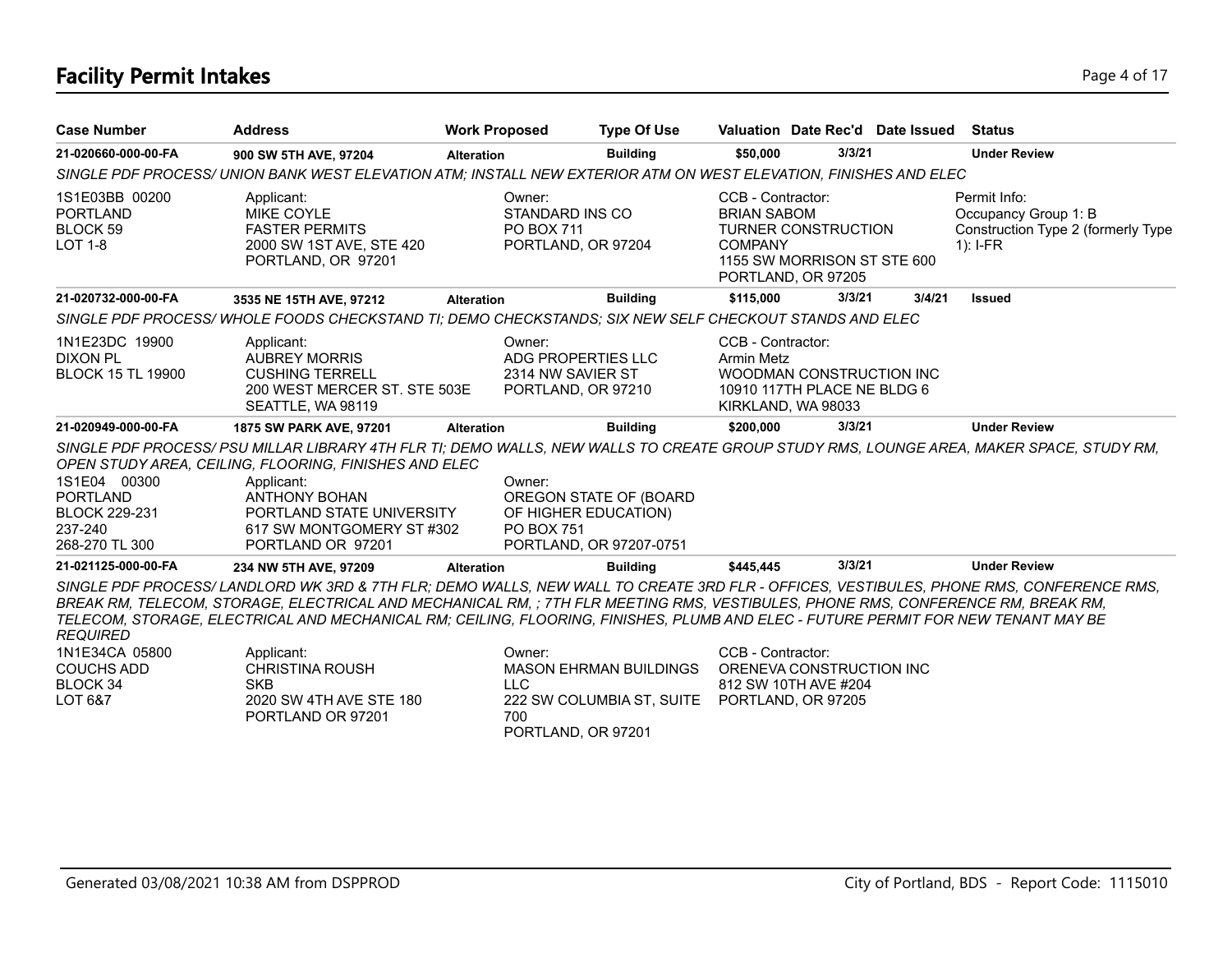### **Facility Permit Intakes** Page 5 of 17

| <b>Case Number</b>                                                                                                                      | <b>Address</b>                                                                                                                                                                                                                                                                                                                              | <b>Work Proposed</b>                                 | <b>Type Of Use</b>                                  |                                       | Valuation Date Rec'd Date Issued                                                        |        | Status                                                                                                     |
|-----------------------------------------------------------------------------------------------------------------------------------------|---------------------------------------------------------------------------------------------------------------------------------------------------------------------------------------------------------------------------------------------------------------------------------------------------------------------------------------------|------------------------------------------------------|-----------------------------------------------------|---------------------------------------|-----------------------------------------------------------------------------------------|--------|------------------------------------------------------------------------------------------------------------|
| 21-021529-000-00-FA                                                                                                                     | 250 SW TAYLOR ST, 97204                                                                                                                                                                                                                                                                                                                     | <b>Alteration</b>                                    | <b>Building</b>                                     | \$708.341                             | 3/4/21                                                                                  |        | <b>Under Review</b>                                                                                        |
| 1S1E03BA 06200                                                                                                                          | F19/LANDLORD WORK 2ND FLR BUILD OUT; DEMO WALLS, NEW WALLS TO CREATE OFFICES, SOC ENTRY, STORAGE RMS, MAIL RM, PHONE RMS, BREAKRM,<br>CONFERENCE RMS, FLEX RMS, OPEN OFFICE AREA, CEILING, FLOORING, FINISHES, PLUMB AND ELEC<br>Applicant:<br><b>CHELSEY BOREAS</b><br><b>GBD ARCHITECTS</b><br>1120 NW COUCH STE 300<br>PORTLAND OR 97209 | Owner:<br>1211 SW 5TH AVE #700<br>PORTLAND, OR 97204 | AB PR QOZB I PROPERTY LLC TO BID                    | Primary Contractor:                   |                                                                                         |        |                                                                                                            |
| 21-022030-000-00-FA                                                                                                                     | <b>110 SW YAMHILL ST, 97204</b>                                                                                                                                                                                                                                                                                                             | <b>Alteration</b>                                    | <b>Building</b>                                     | \$50,000                              | 3/5/21                                                                                  |        | <b>Under Review</b>                                                                                        |
| 1S1E03BA 02400                                                                                                                          | SINGLE PDF PROCESS/LANDLORD WORK BLDG ENTRY TI; REMOVE EXISTING ENTRY DOORS ON NORTH & EAST ELEVATIONS, NEW WALLS TO CREATE INTERIOR<br>VESTIBULE, NEW ENTRY DOOR ON NORTH ELEVATION, CEILING, FLOORING, FINISHES AND ELEC<br>Applicant:                                                                                                    | Owner:                                               |                                                     | CCB - Contractor:                     |                                                                                         |        | Permit Info:                                                                                               |
| <b>PORTLAND</b><br>BLOCK 13<br>LOT 1-3<br>LOT 5-7 EXC PT IN ST                                                                          | <b>JEFF LANDRIE</b><br><b>DLR GROUP</b><br>110 SW YAMHILL ST<br>PORTLAND OR 97204                                                                                                                                                                                                                                                           | <b>B13 INVESTORS LLC</b>                             | 111 SW COLUMBIA ST #1380<br>PORTLAND, OR 97201-5845 |                                       | FORTIS CONSTRUCTION INC<br>1705 SW TAYLOR ST SUITE 200<br>PORTLAND, OR 97205            |        | Occupancy Group 1: B_Bank, Off.,<br>Med.Off., Pub.Bldg.<br>Construction Type 2 (formerly Type<br>$1$ : I-B |
| 21-022151-000-00-FA                                                                                                                     | 1220 SW 5TH AVE, 97204                                                                                                                                                                                                                                                                                                                      | <b>Alteration</b>                                    | <b>Building</b>                                     | \$45,000                              | 3/5/21                                                                                  |        | <b>Under Review</b>                                                                                        |
| 1S1E03BC 01000<br><b>PORTLAND</b><br>BLOCK 56                                                                                           | SINGLE PDF PROCESS/ CITY HALL 3RD FLR STE 310 & 320 TI; DEMO WALLS, NEW WALLS TO CREATE, STE 310 - RECEPTION AREA, OFFICE; STE 320 - ENTRY<br>VESTIBULE, OFFICE, CEILING, FLOORING, FINISHES AND ELEC<br>Applicant:<br><b>RICHARD TERRIERE</b><br>6323 SW 60TH AV<br>PORTLAND, OR 97221                                                     | Owner:<br>PORTLAND CITY OF<br>1120 SW 5TH AVE #1204  | PORTLAND, OR 97204-1912                             | CCB - Contractor:<br>6323 SW 60TH AVE | RICHARD TERRIERE<br>PORTLAND, OR 97221-1673                                             |        | Permit Info:<br>Occupancy Group 1: B<br>Construction Type 2 (formerly Type<br>1): III-A                    |
| 21-022185-000-00-FA                                                                                                                     | 12106 NE AINSWORTH CIR,<br>97220                                                                                                                                                                                                                                                                                                            | <b>Alteration</b>                                    | <b>Building</b>                                     | \$174,048                             | 3/5/21                                                                                  |        | <b>Under Review</b>                                                                                        |
| <b>HEIGHT 18 FT AND ELEC</b>                                                                                                            | SINGLE PDF PROCESS/LEATHERMAN TOOL GROUP RACKING TI; INSTALL PROSTATE STORAGE MANAGEMENT SYSTEM, ADJUSTABLE RACKING SYSTEM MAX                                                                                                                                                                                                              |                                                      |                                                     |                                       |                                                                                         |        |                                                                                                            |
| 1N2E15D 02400A1<br><b>LEATHERMAN</b><br>LOT 2&3 EXC PT IN<br><b>SLOUGH</b><br>OTHER IMPS SEE<br>R205405 (R484600100)<br>FOR LAND & IMPS | Applicant:<br><b>JACOB PRATER</b><br><b>BB INSTALLATIONS INC</b><br>14401 S GLEN OAK RD<br>OREGON CITY OR 97045                                                                                                                                                                                                                             | Owner:<br><b>INC</b><br>PORTLAND, OR 97220           | LEATHERMAN TOOL GROUP<br>12106 NE AINSWORTH CIR     | CCB - Contractor:                     | <b>B &amp; B INSTALLATIONS INC</b><br>14401 S GLEN OAK RD<br>OREGON CITY, OR 97045-9006 |        |                                                                                                            |
| 21-019326-000-00-FA                                                                                                                     | 350 SE MILL ST, 97214                                                                                                                                                                                                                                                                                                                       | <b>Alteration</b>                                    | <b>Electrical</b>                                   | \$0                                   | 3/1/21                                                                                  | 3/1/21 | <b>Final</b>                                                                                               |
| 1S1E03DA 02600<br>STEPHENS ADD<br>BLOCK 44<br><b>LOT 1-4</b><br>LOT 5-8 EXC PT IN ST                                                    | fire alarm - FICTION TRIBE STE 8 TI; FIRST TIME TENANT, OCCUPANCY B, NEW WALLS TO CREATE 1ST FLR - ENTRY AREA, WORK SPACE RMS, PHOTO STUDIO,<br>OFFICES, MEZZANINE - OFFICES, WORK AREA, CEILING, FLOORING, FINISHES AND ELEC<br>Applicant:<br>POINT MONITOR CORP<br>5863 LAKEVIEW BLVD #100<br>LAKE OSWEGO, OR 97035-7058                  | Owner:<br>1805 MLK OWNER LLC<br>PORTLAND, OR 97201   | 222 SW COLUMBIA ST #700                             |                                       |                                                                                         |        |                                                                                                            |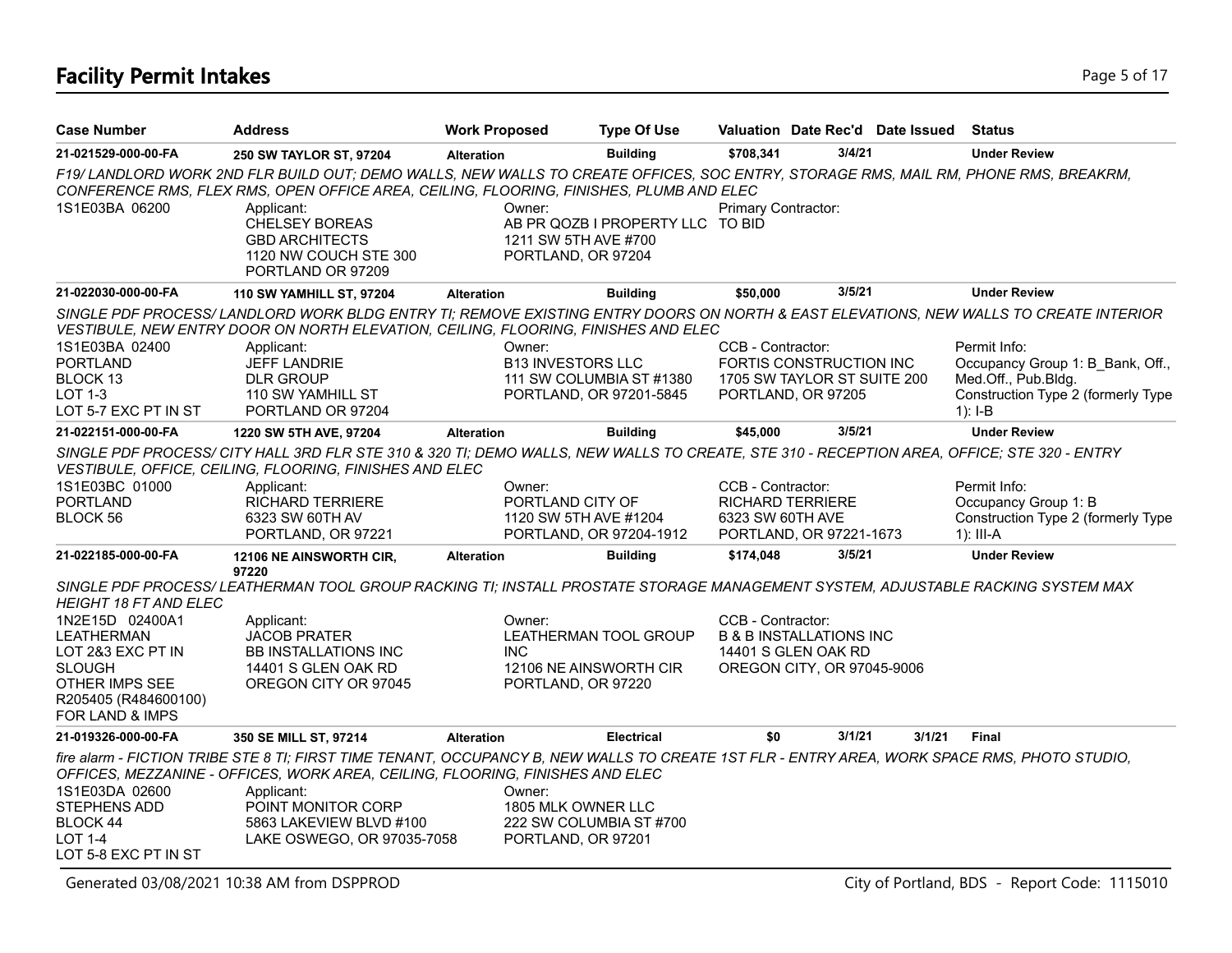# **Facility Permit Intakes** Page 6 of 17

| <b>Case Number</b>                                                                                                                | <b>Address</b>                                                                                                                                                                                         | <b>Work Proposed</b>                            | <b>Type Of Use</b>                                                         |                                                          |                                                                          | Valuation Date Rec'd Date Issued | <b>Status</b>                                                                                                              |
|-----------------------------------------------------------------------------------------------------------------------------------|--------------------------------------------------------------------------------------------------------------------------------------------------------------------------------------------------------|-------------------------------------------------|----------------------------------------------------------------------------|----------------------------------------------------------|--------------------------------------------------------------------------|----------------------------------|----------------------------------------------------------------------------------------------------------------------------|
| 21-019719-000-00-FA                                                                                                               | 1000 SW BROADWAY, 97205                                                                                                                                                                                | <b>Alteration</b>                               | Electrical                                                                 | \$0                                                      | 3/1/21                                                                   | 3/1/21                           | <b>Issued</b>                                                                                                              |
| power/fire alarm - wire for Elevator Modernization                                                                                |                                                                                                                                                                                                        |                                                 |                                                                            |                                                          |                                                                          |                                  |                                                                                                                            |
| 1S1E03BB 02400<br><b>PORTLAND</b><br>BLOCK 182<br><b>LOT 5-8</b>                                                                  | Applicant:<br>STONER ELECTRIC INC<br>1904 SE OCHOCO ST.<br>MILWAUKIE OR 97222-7315                                                                                                                     | Owner:<br><b>BUILDING LP</b>                    | ONE THOUSAND BROADWAY<br>1000 SW BROADWAY #1770<br>PORTLAND, OR 97205-3069 | CCB - Contractor:<br><b>MARK SCOTT</b><br>1904 SE OCHOCO | STONER ELECTRIC INC<br>MILWAUKIE, OR 97222                               |                                  | Permit Info:<br>Occupancy Group 1: B Bank, Off.,<br>Med.Off., Pub.Bldg.<br>Construction Type 2 (formerly Type<br>1): $I-A$ |
| 21-020091-000-00-FA                                                                                                               | 6936 N FATHOM ST, 97217                                                                                                                                                                                | <b>Alteration</b>                               | <b>Electrical</b>                                                          | \$0                                                      | 3/2/21                                                                   |                                  | <b>Under Review</b>                                                                                                        |
|                                                                                                                                   | power - DAIMLER WESTERN STAR FABRICATION AREA TI; FUR OUT EXISTING WALLS IN FABRICATION AREA, FINISHES AND ELEC                                                                                        |                                                 |                                                                            |                                                          |                                                                          |                                  |                                                                                                                            |
| 1N1E17B 00200<br>SECTION 17 1N 1E<br>TL 200 24.90 ACRES<br><b>LAND &amp; IMPS SEE</b><br>R646162 (R941170881)<br>FOR MACH & EQUIP |                                                                                                                                                                                                        | Owner:<br><b>AMERICA LLC</b><br>PO BOX 3820     | <b>DAIMLER TRUCKS NORTH</b><br>PORTLAND, OR 97208-3820                     |                                                          |                                                                          |                                  | Permit Info:<br>Occupancy Group 1: H-2 High<br>Hazard 2<br>Construction Type 2 (formerly Type<br>1): $II-B$                |
| 21-020473-000-00-FA                                                                                                               | 506 SW MILL ST, 97201                                                                                                                                                                                  | <b>Alteration</b>                               | <b>Electrical</b>                                                          | \$0                                                      | 3/2/21                                                                   |                                  | <b>Under Review</b>                                                                                                        |
|                                                                                                                                   | pwr - PSU URBAN CENTER CHILLER REPLACEMENT PENTHOUSE; REPLACE 100 TON CHILLER, PUMPS & CONTROLS ELEC                                                                                                   |                                                 |                                                                            |                                                          |                                                                          |                                  |                                                                                                                            |
| 1S1E03CB 03500                                                                                                                    |                                                                                                                                                                                                        | Owner:<br><b>HIGHER ED</b><br><b>PO BOX 751</b> | OREGON STATE OF(BRD<br>PORTLAND, OR 97207-0751                             |                                                          |                                                                          |                                  | Permit Info:<br>Construction Type 2 (formerly Type<br>1): $I - A$                                                          |
| 21-020485-000-00-FA                                                                                                               | 12000 SW 49TH AVE, 97219                                                                                                                                                                               | <b>Alteration</b>                               | <b>Electrical</b>                                                          | \$0                                                      | 3/2/21                                                                   | 3/2/21                           | <b>Issued</b>                                                                                                              |
|                                                                                                                                   | one line & lighting - PCC SYLVANIA SCIENCE TECH BLDG 2ND FLR TICREATE LOUNGE AREA, OFFICES, ENCLAVES, OPEN OFFICE AREAS, COLLAB AREAS, LAB &<br>CLASSRMS, STOCK RM, CHEMICAL STORAGE RM, CEILING, ELEC |                                                 |                                                                            |                                                          |                                                                          |                                  |                                                                                                                            |
| 1S1E31D 00200                                                                                                                     | Applicant:<br>LA LONDE LLC<br>PO BOX 2220<br>ESTACADA OR 97023                                                                                                                                         | Owner:<br>PO BOX 19000                          | PORTLAND COMMUNITY<br><b>COLLEGE DISTRICT</b><br>PORTLAND, OR 97280-0990   | CCB - Contractor:<br>LA LONDE LLC<br>SUITE A             | 1000 NW COMMERCE COURT<br>ESTACADA, OR 97023                             |                                  | Permit Info:<br>Occupancy Group 1: B<br>Construction Type 2 (formerly Type<br>$1$ : II-B                                   |
| 21-020525-000-00-FA                                                                                                               | 10201 SE MAIN ST, 97216                                                                                                                                                                                | <b>Alteration</b>                               | <b>Electrical</b>                                                          | \$0                                                      | 3/2/21                                                                   | 3/2/21                           | <b>Issued</b>                                                                                                              |
|                                                                                                                                   | ELEC - LIGHTING UPGRADES & ADD RECEPTACLES OB CLINIC NURSE CALL                                                                                                                                        |                                                 |                                                                            |                                                          |                                                                          |                                  |                                                                                                                            |
| 1S2E03BC 01300                                                                                                                    | Applicant:<br>CHRISTENSON ELECTRIC INC<br>17201 NE SACRAMENTO ST<br>PORTLAND OR 97230-5941                                                                                                             | Owner:<br>PO BOX 619135                         | PORTLAND ADVENTIST<br><b>MEDICAL CENTER</b><br>ROSEVILLE, CA 95661         | CCB - Contractor:                                        | CHRISTENSON ELECTRIC INC<br>17201 NE SACRAMENTO ST<br>PORTLAND, OR 97230 |                                  | Permit Info:<br>Occupancy Group 1: B<br>Construction Type 2 (formerly Type<br>1): V-B                                      |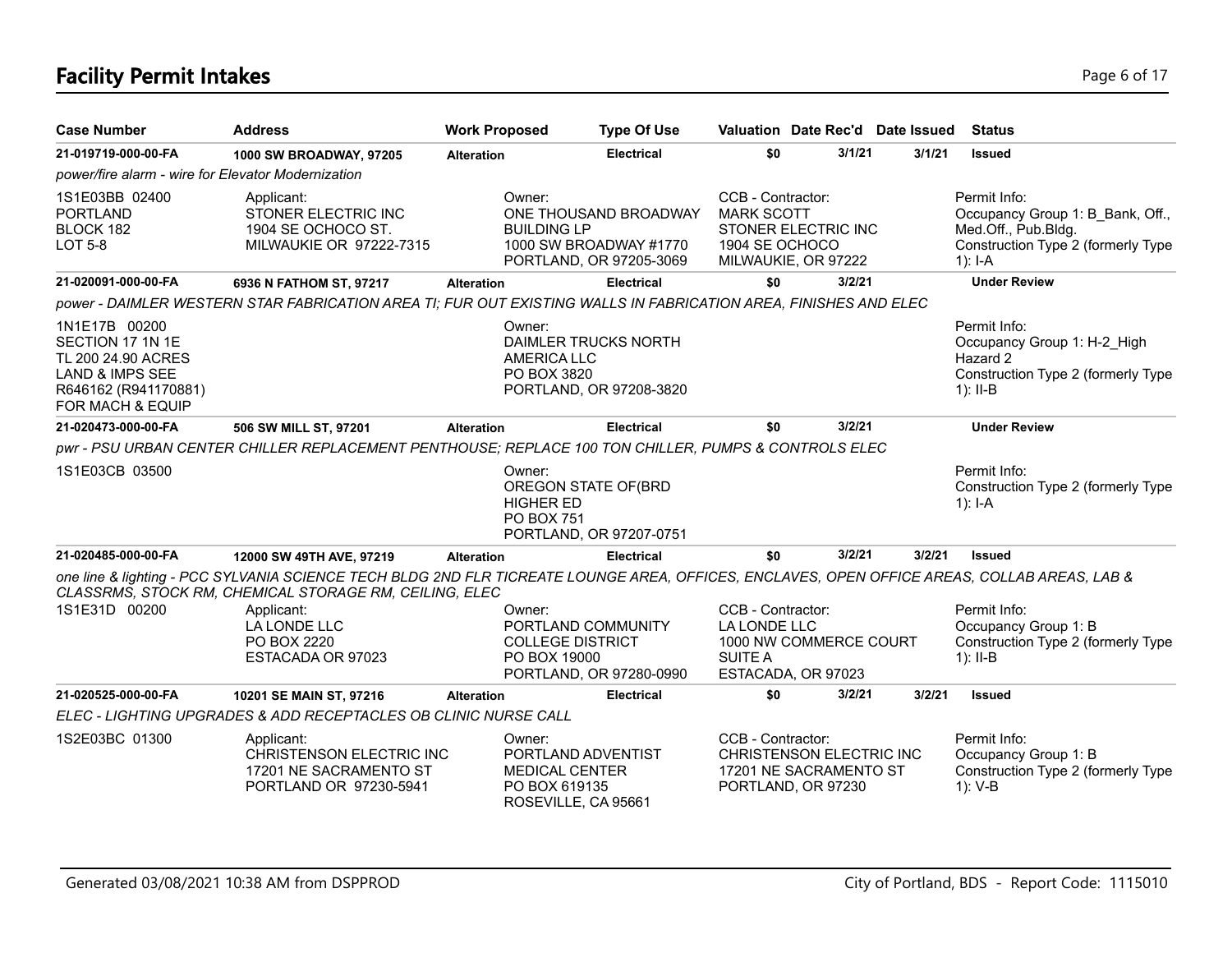# **Facility Permit Intakes** Page 7 of 17

| <b>Case Number</b>                                                                                                    | <b>Address</b>                                                                                                                                                                                                                                                                                                                                                                                                                                                                                        | <b>Work Proposed</b> | <b>Type Of Use</b>                                                                                                                              |                                             |                                                                          | Valuation Date Rec'd Date Issued | Status                                                                                                                                  |
|-----------------------------------------------------------------------------------------------------------------------|-------------------------------------------------------------------------------------------------------------------------------------------------------------------------------------------------------------------------------------------------------------------------------------------------------------------------------------------------------------------------------------------------------------------------------------------------------------------------------------------------------|----------------------|-------------------------------------------------------------------------------------------------------------------------------------------------|---------------------------------------------|--------------------------------------------------------------------------|----------------------------------|-----------------------------------------------------------------------------------------------------------------------------------------|
| 21-020862-000-00-FA                                                                                                   | 16233 NE CAMERON BLVD,<br>97230                                                                                                                                                                                                                                                                                                                                                                                                                                                                       | <b>Alteration</b>    | <b>Electrical</b>                                                                                                                               | \$0                                         | 3/3/21                                                                   |                                  | <b>Under Review</b>                                                                                                                     |
| <b>FLOORING, FINISHES</b><br>1N2E24AA 00400<br><b>INTERSTATE</b><br><b>CROSSROADS</b><br>LOT 1 EXC PT IN ST           | power - BLDG 4 CONTROL4 TI; NEW TENANT - NEW DEMISING WALL, NEW WALLS TO CREATE COMPRESSOR RM, REST RMS, IT RM, PLUMB, ELEC, CEILING,                                                                                                                                                                                                                                                                                                                                                                 |                      | Owner:<br><b>ICON OWNER POOL 1 WEST</b><br><b>LLC</b><br>PO BOX 460169                                                                          |                                             |                                                                          |                                  |                                                                                                                                         |
| 21-020933-000-00-FA                                                                                                   | 4805 NE GLISAN ST, 97213                                                                                                                                                                                                                                                                                                                                                                                                                                                                              | <b>Alteration</b>    | <b>HOUSTON, TX 77056-8169</b><br><b>Electrical</b>                                                                                              | \$0                                         | 3/3/21                                                                   | 3/3/21                           | <b>Issued</b>                                                                                                                           |
|                                                                                                                       | Providence Hospital Physical Plant PPMC - Install (30) Cat6 cables into 3rd floor areas (SSU, MPU, PACU, ORs) PR# - 224952028577                                                                                                                                                                                                                                                                                                                                                                      |                      |                                                                                                                                                 |                                             |                                                                          |                                  |                                                                                                                                         |
| 1N2E31BD 04100<br>SECTION 31 1N 2E<br>TL 4100 9.54 ACRES                                                              | Applicant:<br><b>COCHRAN INC</b><br>7550 SW TECH CENTER DR STE 220<br>TIGARD OR 97223-8061                                                                                                                                                                                                                                                                                                                                                                                                            |                      | Owner:<br>PROVIDENCE HEALTH &<br>SERVICES-OREGON<br>800 5TH AVE #1200<br>SEATTLE, WA 98104                                                      |                                             |                                                                          |                                  | Permit Info:<br>Occupancy Group 1: I-2<br>Construction Type 2 (formerly Type<br>1): $I - A$                                             |
| 21-021027-000-00-FA                                                                                                   | 2611 SW 3RD AVE, 97201                                                                                                                                                                                                                                                                                                                                                                                                                                                                                | <b>Alteration</b>    | <b>Electrical</b>                                                                                                                               | \$0                                         | 3/3/21                                                                   | 3/3/21                           | <b>Final</b>                                                                                                                            |
|                                                                                                                       | power-(5) new equipment 120V 20A circuits. (1) in room 390, (3) in room 320D and (1) in 320F.                                                                                                                                                                                                                                                                                                                                                                                                         |                      |                                                                                                                                                 |                                             |                                                                          |                                  |                                                                                                                                         |
| 1S1E10BB 01100<br>SOUTH AUDITORIUM ADD<br>INC PT VAC ST-S 200' OF<br><b>BLOCK E</b>                                   | Applicant:<br>DYNALECTRIC COMPANY<br>2225 NW 20th Ave.<br>PORTLAND OR 97209                                                                                                                                                                                                                                                                                                                                                                                                                           |                      | Owner:<br>OREGON STATE BOARD OF<br><b>HIGHER EDUCATION</b><br>3181 SW SAM JACKSON PARK 2225 NW 20TH AVE<br><b>RD</b><br>PORTLAND, OR 97239-3011 | CCB - Contractor:<br><b>CELINE WILLIAMS</b> | DYNALECTRIC COMPANY<br>PORTLAND, OR 97209                                |                                  |                                                                                                                                         |
| 21-021074-000-00-FA                                                                                                   | 600 SW 10TH AVE, 97205                                                                                                                                                                                                                                                                                                                                                                                                                                                                                | <b>Alteration</b>    | <b>Electrical</b>                                                                                                                               | \$0                                         | 3/3/21                                                                   | 3/3/21                           | <b>Issued</b>                                                                                                                           |
| 1N1E34CC 09400<br><b>PORTLAND</b><br>BLOCK 217<br>LOT 1-8<br>HISTORIC PROPERTY,<br>POTENTIAL ADDITIONAL<br><b>TAX</b> | voice/data/cctv/paging system - GALLERIA TARGET 1ST & MAIN FLR TI; DEMO WALLS & STAIRS, NEW WALLS TO CREATE STARBUCKS AREA, EXCHANGE RETURN<br>AREA, VESTIBULE, RETAIL AREAS, CEILING, FLOORING, FINISHES, PLUMB AND ELEC **//Note: 1000 amp MDP & 800 amp panel feeders/gear fall outside of Facility guide<br>lines must go through commercial inspections/permit, rest of project through Facilities<br>Applicant:<br>CHRISTENSON ELECTRIC INC<br>17201 NE SACRAMENTO ST<br>PORTLAND OR 97230-5941 |                      | Owner:<br>UPG GALLERIA PROPERTY<br><b>OWNER LLC</b><br>1215 4TH AVE #600<br>SEATTLE, WA 98161                                                   | CCB - Contractor:                           | CHRISTENSON ELECTRIC INC<br>17201 NE SACRAMENTO ST<br>PORTLAND, OR 97230 |                                  | AREA, STORAGE RMS, BATHRMS, OFFICES, FITTING RM, STOCK AREAS, COOLERS, FREEZERS, AMBIENT RM, LOUNGE, LOCKER RM, CONFERENCE RM, PHARMACY |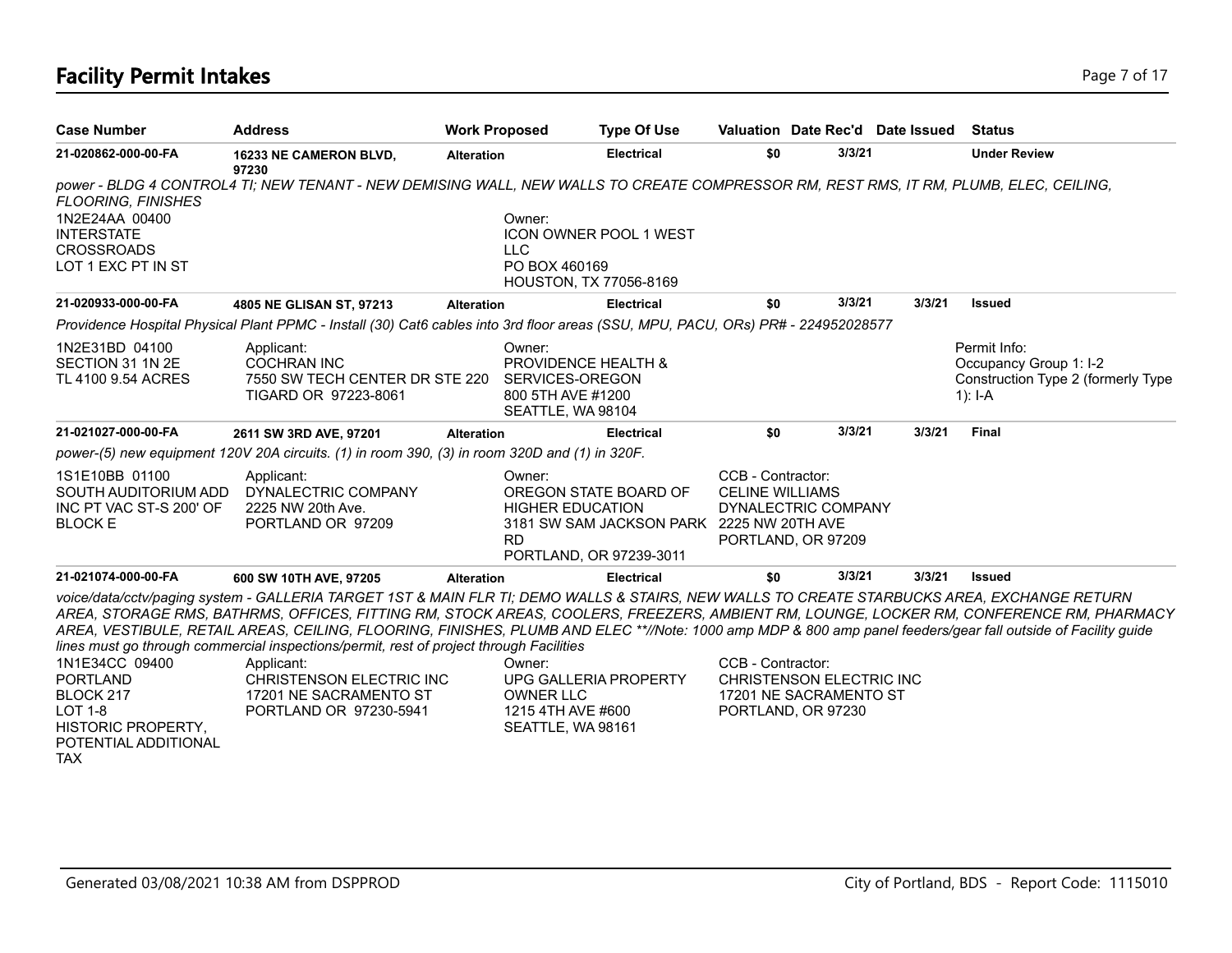# **Facility Permit Intakes** Page 8 of 17

| <b>Case Number</b>                                                                   | <b>Address</b>                                                                                                                                                                                                                                                                                                                                      | <b>Work Proposed</b>        | <b>Type Of Use</b>                                                               |     |        | Valuation Date Rec'd Date Issued | Status                                                                                                                                      |
|--------------------------------------------------------------------------------------|-----------------------------------------------------------------------------------------------------------------------------------------------------------------------------------------------------------------------------------------------------------------------------------------------------------------------------------------------------|-----------------------------|----------------------------------------------------------------------------------|-----|--------|----------------------------------|---------------------------------------------------------------------------------------------------------------------------------------------|
| 21-021104-000-00-FA                                                                  | 3535 NE 15TH AVE, 97212                                                                                                                                                                                                                                                                                                                             | <b>Alteration</b>           | <b>Electrical</b>                                                                | \$0 | 3/3/21 |                                  | <b>Under Review</b>                                                                                                                         |
|                                                                                      | power-WHOLE FOODS CHECKSTAND TI; DEMO CHECKSTANDS; SIX NEW SELF CHECKOUT STANDS AND ELEC                                                                                                                                                                                                                                                            |                             |                                                                                  |     |        |                                  |                                                                                                                                             |
| 1N1E23DC 19900<br><b>DIXON PL</b><br><b>BLOCK 15 TL 19900</b>                        |                                                                                                                                                                                                                                                                                                                                                     | Owner:                      | ADG PROPERTIES LLC<br>2314 NW SAVIER ST<br>PORTLAND, OR 97210                    |     |        |                                  |                                                                                                                                             |
| 21-021270-000-00-FA                                                                  | 234 NW 5TH AVE, 97209                                                                                                                                                                                                                                                                                                                               | <b>Alteration</b>           | <b>Electrical</b>                                                                | \$0 | 3/4/21 |                                  | <b>Under Review</b>                                                                                                                         |
| 1N1E34CA 05800<br><b>COUCHS ADD</b><br>BLOCK 34<br>LOT 6&7                           | pwr - LANDLORD WK 3RD & 7TH FLR; CREATE 3RD FLR - OFFICES, VESTIBULES, PHONE RMS, CONFERENCE RMS, BREAK RM, TELECOM, STORAGE, ELECTRICAL<br>AND MECHANICAL RM, ; 7TH FLR MEETING RMS, VESTIBULES, PHONE RMS, CONFERENCE RM, BREAK RM, TELECOM, STORAGE, ELECTRICAL AND MECHANICAL<br>RM; CEILING, ELEC FUTURE PERMIT FOR NEW TENANT MAY BE REQUIRED | Owner:<br><b>LLC</b><br>700 | <b>MASON EHRMAN BUILDINGS</b><br>222 SW COLUMBIA ST, SUITE<br>PORTLAND, OR 97201 |     |        |                                  |                                                                                                                                             |
| 21-021289-000-00-FA                                                                  | 1875 SW PARK AVE, 97201                                                                                                                                                                                                                                                                                                                             | <b>Alteration</b>           | <b>Electrical</b>                                                                | \$0 | 3/4/21 |                                  | <b>Under Review</b>                                                                                                                         |
|                                                                                      | pwr - PSU MILLAR LIBRARY 4TH FLR TI; CREATE GROUP STUDY RMS, LOUNGE AREA, MAKER SPACE, STUDY RM, OPEN STUDY AREA, CEILING, ELEC                                                                                                                                                                                                                     |                             |                                                                                  |     |        |                                  |                                                                                                                                             |
| 1S1E04 00300<br><b>PORTLAND</b><br><b>BLOCK 229-231</b><br>237-240<br>268-270 TL 300 |                                                                                                                                                                                                                                                                                                                                                     | Owner:<br><b>PO BOX 751</b> | OREGON STATE OF (BOARD<br>OF HIGHER EDUCATION)<br>PORTLAND, OR 97207-0751        |     |        |                                  |                                                                                                                                             |
| 21-021308-000-00-FA                                                                  | 621 SW MORRISON ST, 97205                                                                                                                                                                                                                                                                                                                           | <b>Alteration</b>           | <b>Electrical</b>                                                                | \$0 | 3/4/21 | 3/4/21                           | <b>Issued</b>                                                                                                                               |
| 1S1E03BB 01800                                                                       | fire alarm - CVS PHARMACY BSMNT, 1ST & 2ND FLR TI; DEMO WALLS, NEW WALLS TO CREATE, ELEVATOR & STAIRS W/GUARDRAILS, BASEMENT - OFFICE,<br>ROOF - NEW ELEVATOR SHAFT, CEILING, FLOORING, FINISHES, PLUMB AND ELEC<br>Applicant:<br><b>CHRISTENSON ELECTRIC INC</b><br>17201 NE SACRAMENTO ST<br>PORTLAND OR 97230-5941                               | Owner:                      | LVA4 PORTLAND ABB LLC<br>712 MAIN ST STE 2500<br>HOUSTON, TX 77002-3243          |     |        |                                  | BREAKRM, RECEIVING/STORAGE AREA; 1ST FLR - RETAIL AREA, RECEIVING AREA, PHOTO LAB, CHECKOUT AREA; 2ND FLR - BATHRMS, RETAIL AREA, PHARMACY; |
| 21-021368-000-00-FA                                                                  | 900 SW 5TH AVE, 97204                                                                                                                                                                                                                                                                                                                               | <b>Alteration</b>           | <b>Electrical</b>                                                                | \$0 | 3/4/21 |                                  | <b>Under Review</b>                                                                                                                         |
|                                                                                      | power- UNION BANK WEST ELEVATION ATM; INSTALL NEW EXTERIOR ATM ON WEST ELEVATION, FINISHES AND ELEC                                                                                                                                                                                                                                                 |                             |                                                                                  |     |        |                                  |                                                                                                                                             |
| 1S1E03BB 00200<br><b>PORTLAND</b><br><b>BLOCK 59</b><br><b>LOT 1-8</b>               |                                                                                                                                                                                                                                                                                                                                                     | Owner:<br><b>PO BOX 711</b> | STANDARD INS CO<br>PORTLAND, OR 97204                                            |     |        |                                  | Permit Info:<br>Occupancy Group 1: B<br>Construction Type 2 (formerly Type<br>$1$ : I-FR                                                    |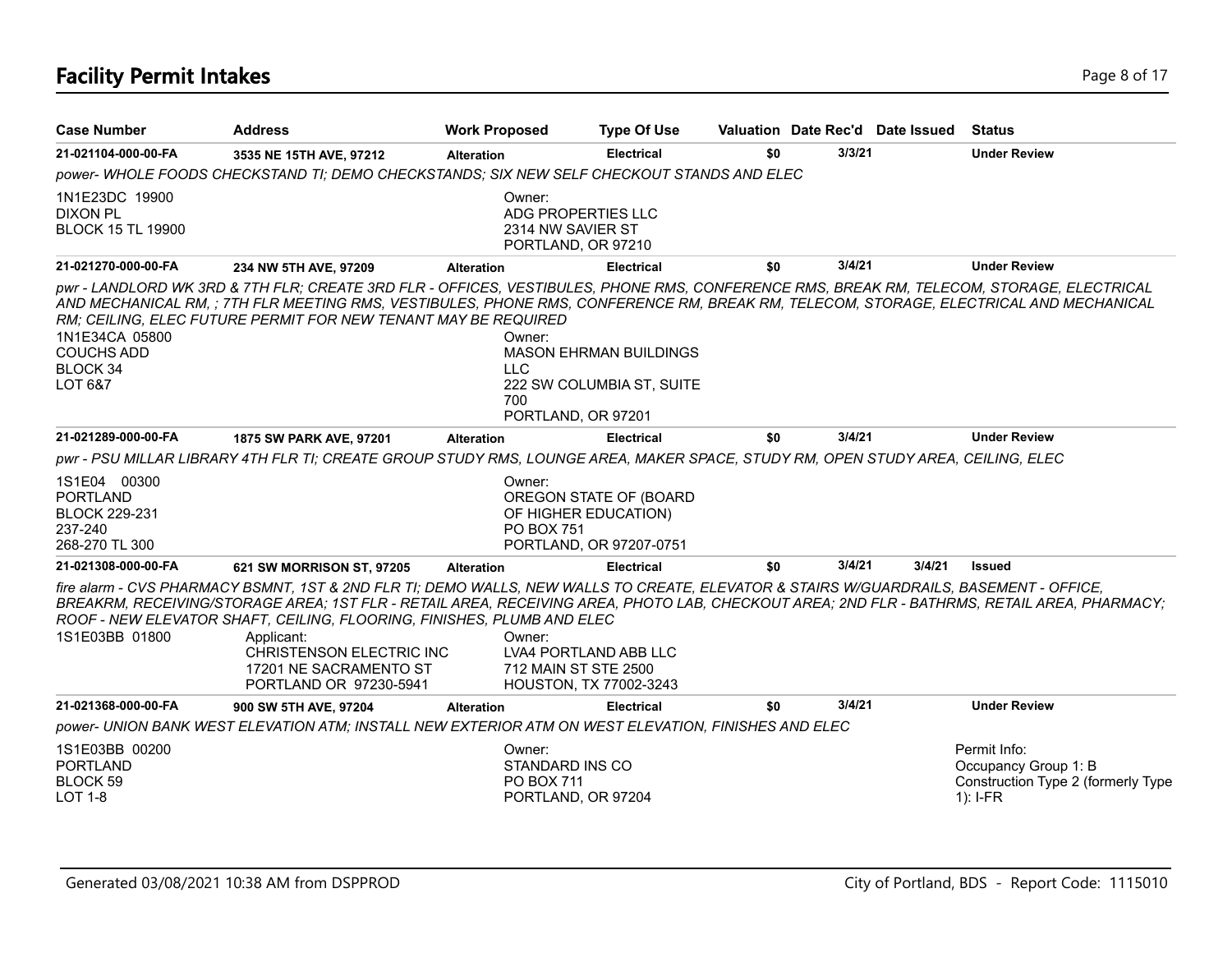# **Facility Permit Intakes** Page 9 of 17

| <b>Case Number</b>                                                                                                                                                                                           | <b>Address</b>                                                                                                                                                                                                                                                                  | <b>Work Proposed</b> | <b>Type Of Use</b>                                                                                                               |                                                                                 | Valuation Date Rec'd Date Issued          |        | Status                                                                                    |
|--------------------------------------------------------------------------------------------------------------------------------------------------------------------------------------------------------------|---------------------------------------------------------------------------------------------------------------------------------------------------------------------------------------------------------------------------------------------------------------------------------|----------------------|----------------------------------------------------------------------------------------------------------------------------------|---------------------------------------------------------------------------------|-------------------------------------------|--------|-------------------------------------------------------------------------------------------|
| 21-021543-000-00-FA                                                                                                                                                                                          | <b>3455 SW US VETERANS</b><br>HOSPITAL RD - Unit SON, 97201                                                                                                                                                                                                                     | <b>Alteration</b>    | <b>Electrical</b>                                                                                                                | \$0                                                                             | 3/4/21                                    | 3/4/21 | <b>Issued</b>                                                                             |
|                                                                                                                                                                                                              | fire alarm-OHSU School of nursing-Install new Fire Alarm Notification throughout building                                                                                                                                                                                       |                      |                                                                                                                                  |                                                                                 |                                           |        |                                                                                           |
| 1S1E09 01400                                                                                                                                                                                                 | Applicant:<br>DYNALECTRIC COMPANY<br>2225 NW 20th Ave.<br>PORTLAND OR 97209                                                                                                                                                                                                     |                      | Owner:<br>OREGON STATE OF BOARD<br>OF HIGHER EDUCATION<br>1633 SW PARK AVE<br>PORTLAND, OR 97201-3218                            | CCB - Contractor:<br><b>CELINE WILLIAMS</b><br>2225 NW 20TH AVE                 | DYNALECTRIC COMPANY<br>PORTLAND, OR 97209 |        | Permit Info:<br>Occupancy Group 1: B<br>Construction Type 2 (formerly Type<br>$1$ : II-FR |
| 21-021588-000-00-FA                                                                                                                                                                                          | 1107 NE 9TH AVE, 97232                                                                                                                                                                                                                                                          | <b>Alteration</b>    | <b>Electrical</b>                                                                                                                | \$0                                                                             | 3/4/21                                    | 3/8/21 | Final                                                                                     |
| 1N1E35BB 02602<br>LLOYD BLOCKS<br>LOT <sub>2</sub>                                                                                                                                                           | fire alarm - SOLA SALON STE 101 1ST FLR TI; FIRST TIME TENANT, OCCUPANCY B, NEW WALLS TO CREATE ENTRY AREA, STUDIO RMS, BREAKRM, LAUNDRY AREA,<br>JANITORS CLOSET, BATHRMS, NEW MEZZANINE FOR STORAGE/EQUIP OVER BREAKRM & BATHRMS, CEILING, FLOORING, FINISHES, PLUMB AND ELEC |                      | Owner:<br>AAT LLOYD DISTRICT LLC<br>11455 EL CAMINO REAL #200<br>SAN DIEGO, CA 92130-2047                                        |                                                                                 |                                           |        |                                                                                           |
| 21-021944-000-00-FA                                                                                                                                                                                          | <b>1001 SE WATER AVE, 97214</b>                                                                                                                                                                                                                                                 | <b>Alteration</b>    | <b>Electrical</b>                                                                                                                | \$0                                                                             | 3/5/21                                    | 3/5/21 | <b>Issued</b>                                                                             |
| 300, 305, 310, 315, 320, 325A, 325B, CEILING, ELEC<br>1S1E03AD 01400<br><b>EAST PORTLAND</b><br>BLOCK <sub>7</sub><br>LOT 1-8 TL 1400<br><b>HISTORIC PROPERTY 15</b><br>YR 2005, POTENTIAL<br>ADDITIONAL TAX | voice/data - LANDLORD WORK DIVIDE STE 300 INTO 7 SUITES 3RD FLR; CREATE BREAKRM, PRIVATE OFFICE, CONFERENCE RM, CREATING 7 NEW SUITES; SUITE<br>Applicant:<br><b>DENNIS J BRYANT</b><br>14244 SE BUSH ST.<br>PORTLAND OR 97236-2734                                             |                      | Owner:<br><b>EASTBANK COMMERCE</b><br><b>CENTER LLC</b><br>75 SE YAMHILL ST #201<br>PORTLAND, OR 97214                           | CCB - Contractor:<br>DENNIS J BRYANT<br>DENNIS J BRYANT<br><b>14244 SE BUSH</b> | PORTLAND, OR 97236                        |        | Permit Info:<br>Occupancy Group 1: B_Bank, Off.,<br>Med.Off., Pub.Bldg.                   |
| 21-021975-000-00-FA                                                                                                                                                                                          | 3800 N INTERSTATE AVE, 97227                                                                                                                                                                                                                                                    | <b>Alteration</b>    | <b>Electrical</b>                                                                                                                | \$0                                                                             | 3/5/21                                    | 3/5/21 | <b>Issued</b>                                                                             |
|                                                                                                                                                                                                              | ELEC - ARC FLASH ASSESSMENT UPGRADES - REPLACE ELECTRICAL PANELS AND OVERCURRENT DEVICES                                                                                                                                                                                        |                      |                                                                                                                                  |                                                                                 |                                           |        |                                                                                           |
| 1N1E22CC 12100                                                                                                                                                                                               | Applicant:<br><b>TRACE THOMPSON</b><br><b>MORROW MEADOWS CORP</b><br>1596 SE 22nd St.<br><b>SALEM, OR 97302</b>                                                                                                                                                                 | 100                  | Owner:<br>KAISER FOUNDATION HEALTH TRACE THOMPSON<br>PLAN OF THE NORTHWEST<br>500 NE MULTNOMAH ST STE<br>PORTLAND, OR 97232-2031 | CCB - Contractor:<br>CORPORATION<br>1596 22ND ST SE<br><b>SALEM, OR 97302</b>   | <b>MORROW MEADOWS</b>                     |        |                                                                                           |
| 21-021985-000-00-FA                                                                                                                                                                                          | 7528 N FENWICK AVE, 97217                                                                                                                                                                                                                                                       | <b>Alteration</b>    | <b>Electrical</b>                                                                                                                | \$0                                                                             | 3/5/21                                    |        | <b>Under Review</b>                                                                       |
| 1N1E09DD 15900<br><b>KENTON</b><br>INC VAC ST BLOCK 13&14<br>EXC PT IN STS                                                                                                                                   | pwr / access - KENTON SCHOOL SWING SITE ALL FLRS TI; CREATE LOWER LVL - NEW BATHRMS, REMODEL CLASSRMS; MAIN LVL - REMODEL KITCHEN, CLASSRMS,<br>ALLIANCE OFFICES; UPPER LVL - REMODEL CLASSRMS, CEILING, ELEC                                                                   |                      | Owner:<br><b>SCHOOL DISTRICT NO 1</b><br>PO BOX 3107<br>PORTLAND, OR 97208-3107                                                  |                                                                                 |                                           |        |                                                                                           |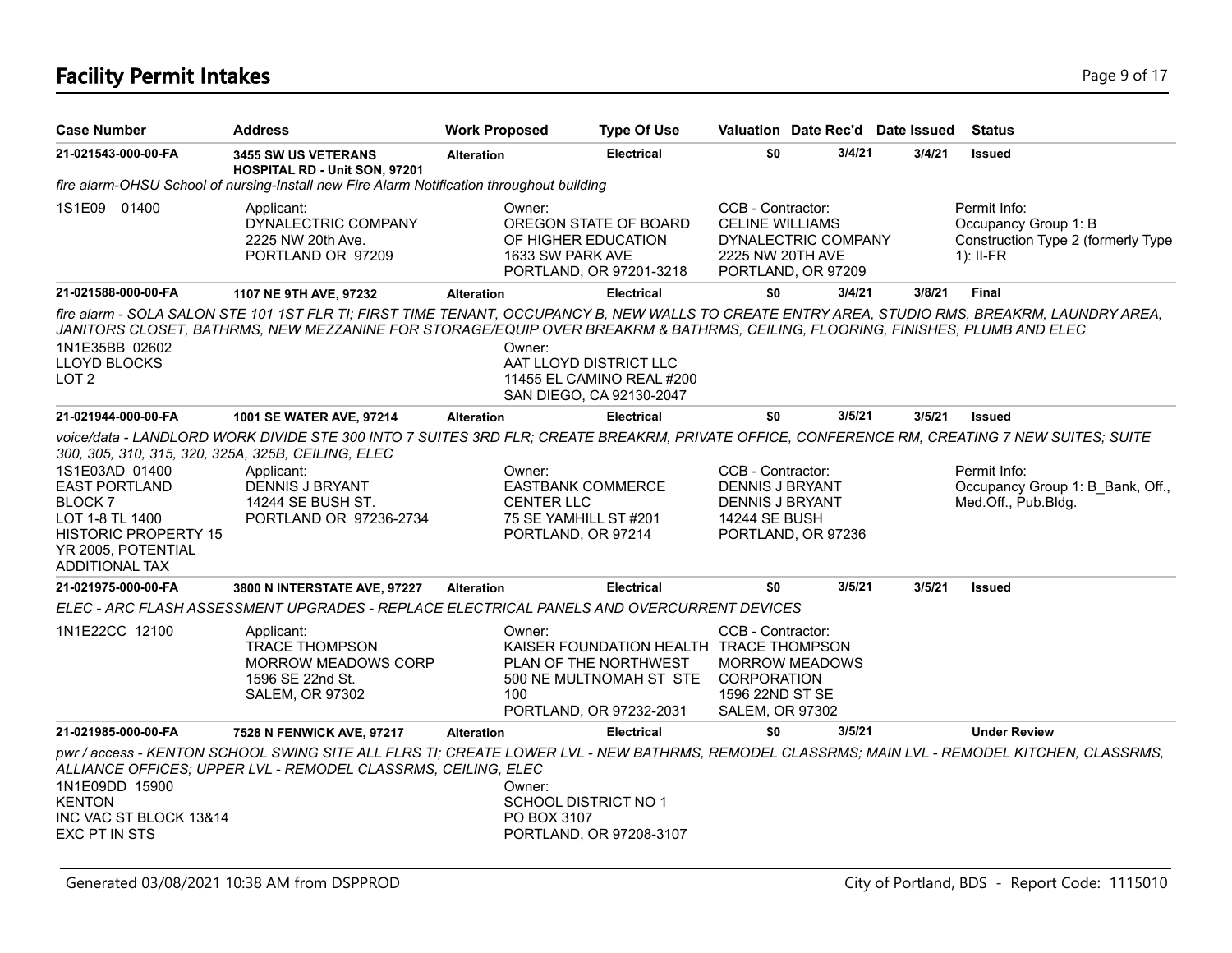| <b>Case Number</b>                                                                     | <b>Address</b>                                                                                                                                                                                                | <b>Work Proposed</b> | <b>Type Of Use</b>                                                                            |                   | Valuation Date Rec'd Date Issued Status                                 |        |                                                                                                                            |
|----------------------------------------------------------------------------------------|---------------------------------------------------------------------------------------------------------------------------------------------------------------------------------------------------------------|----------------------|-----------------------------------------------------------------------------------------------|-------------------|-------------------------------------------------------------------------|--------|----------------------------------------------------------------------------------------------------------------------------|
| 21-022034-000-00-FA                                                                    | 527 SW HALL ST, 97201                                                                                                                                                                                         | <b>Alteration</b>    | <b>Electrical</b>                                                                             | \$0               | 3/5/21                                                                  | 3/5/21 | <b>Issued</b>                                                                                                              |
|                                                                                        | security ELEC - ADD CARD READERS FOR ELEVATORS E51, E52,E53                                                                                                                                                   |                      |                                                                                               |                   |                                                                         |        |                                                                                                                            |
| 1S1E04DA 00300                                                                         | Applicant:<br>RFI ELECTRONICS INC OREGON<br>25977 SW CANYON CREEK RD STE<br>WILSONVILLE OR 97070-9678                                                                                                         |                      | Owner:<br>ET AL GEORGE<br>PO BOX 751 - FPM<br>PORTLAND, OR 97207-0751                         | CCB - Contractor: | RFI ELECTRONICS INC OREGON<br>6755 SW SANDBURG ST<br>PORTLAND, OR 97223 |        |                                                                                                                            |
| 21-022085-000-00-FA                                                                    | 7200 NE AIRPORT WAY, 97218                                                                                                                                                                                    | <b>Alteration</b>    | <b>Electrical</b>                                                                             | \$0               | 3/5/21                                                                  |        | <b>Under Review</b>                                                                                                        |
|                                                                                        | pwr - HQP2 REDUNDANT UPS INSTALL 8TH FLR; INSTALL NEW UPS EQUIPMENT/CABINET, ELEC                                                                                                                             |                      |                                                                                               |                   |                                                                         |        |                                                                                                                            |
| 1N2E08B 00400                                                                          |                                                                                                                                                                                                               |                      | Owner:<br>PORT OF PORTLAND<br>PO BOX 3529<br>PORTLAND, OR 97208-3529                          |                   |                                                                         |        |                                                                                                                            |
| 21-022103-000-00-FA                                                                    | 10101 SE MAIN ST - Unit LL-1,                                                                                                                                                                                 | <b>Alteration</b>    | <b>Electrical</b>                                                                             | \$0               | 3/5/21                                                                  |        | <b>Under Review</b>                                                                                                        |
| 1S2E04A 90006<br>PORTLAND ADVENTIST<br>MEDICAL PLAZA<br><b>CONDOMINIUM</b><br>LOT LL-1 | pwr - ADVENTIST POB 2 STE 2011 ARTHRITIS & BONE DENSITY TI 2ND FLR; CREATE CLEAN STORAGE RM, SOILD HOLD, ADD LAYER OF GYPSUM TO EXISTING<br>WALLS IN OFFICES, EXAM RMS, REMODEL EXISTING SPACE, CEILING ELEC  |                      | Owner:<br>PORTLAND ADVENTIST<br><b>MEDICAL CENTER</b><br>PO BOX 619135<br>ROSEVILLE, CA 95661 |                   |                                                                         |        | Permit Info:<br>Occupancy Group 1: B<br>Construction Type 2 (formerly Type<br>$1$ : II-B                                   |
| 21-022107-000-00-FA                                                                    | <b>110 SW YAMHILL ST, 97204</b>                                                                                                                                                                               | <b>Alteration</b>    | <b>Electrical</b>                                                                             | \$0               | 3/5/21                                                                  |        | <b>Under Review</b>                                                                                                        |
| 1S1E03BA 02400<br><b>PORTLAND</b><br>BLOCK 13<br>LOT 1-3<br>LOT 5-7 EXC PT IN ST       | power-LANDLORD WORK BLDG ENTRY TI; REMOVE EXISTING ENTRY DOORS ON NORTH & EAST ELEVATIONS, NEW WALLS TO CREATE INTERIOR VESTIBULE, NEW<br>ENTRY DOOR ON NORTH ELEVATION, CEILING, FLOORING, FINISHES AND ELEC |                      | Owner:<br><b>B13 INVESTORS LLC</b><br>111 SW COLUMBIA ST #1380<br>PORTLAND, OR 97201-5845     |                   |                                                                         |        | Permit Info:<br>Occupancy Group 1: B Bank, Off.,<br>Med.Off., Pub.Bldg.<br>Construction Type 2 (formerly Type<br>$1$ : I-B |
| 21-022121-000-00-FA                                                                    | 3732 SE 99TH AVE, 97266                                                                                                                                                                                       | <b>Alteration</b>    | <b>Electrical</b>                                                                             | \$0               | 3/5/21                                                                  | 3/5/21 | <b>Issued</b>                                                                                                              |
| AND ELEC<br>1S2E09DA 05000                                                             | power-911 CENTER HVAC REPLACEMENT 1ST FLR; REPLACE 5 TON HEAT PUMP WITH 4 TON VRF SYSTE, INSTALL DUCTWORK, GRILLES, FAN COILS, EXHAUST FAN<br>Applicant:                                                      |                      | Owner:                                                                                        | CCB - Contractor: |                                                                         |        |                                                                                                                            |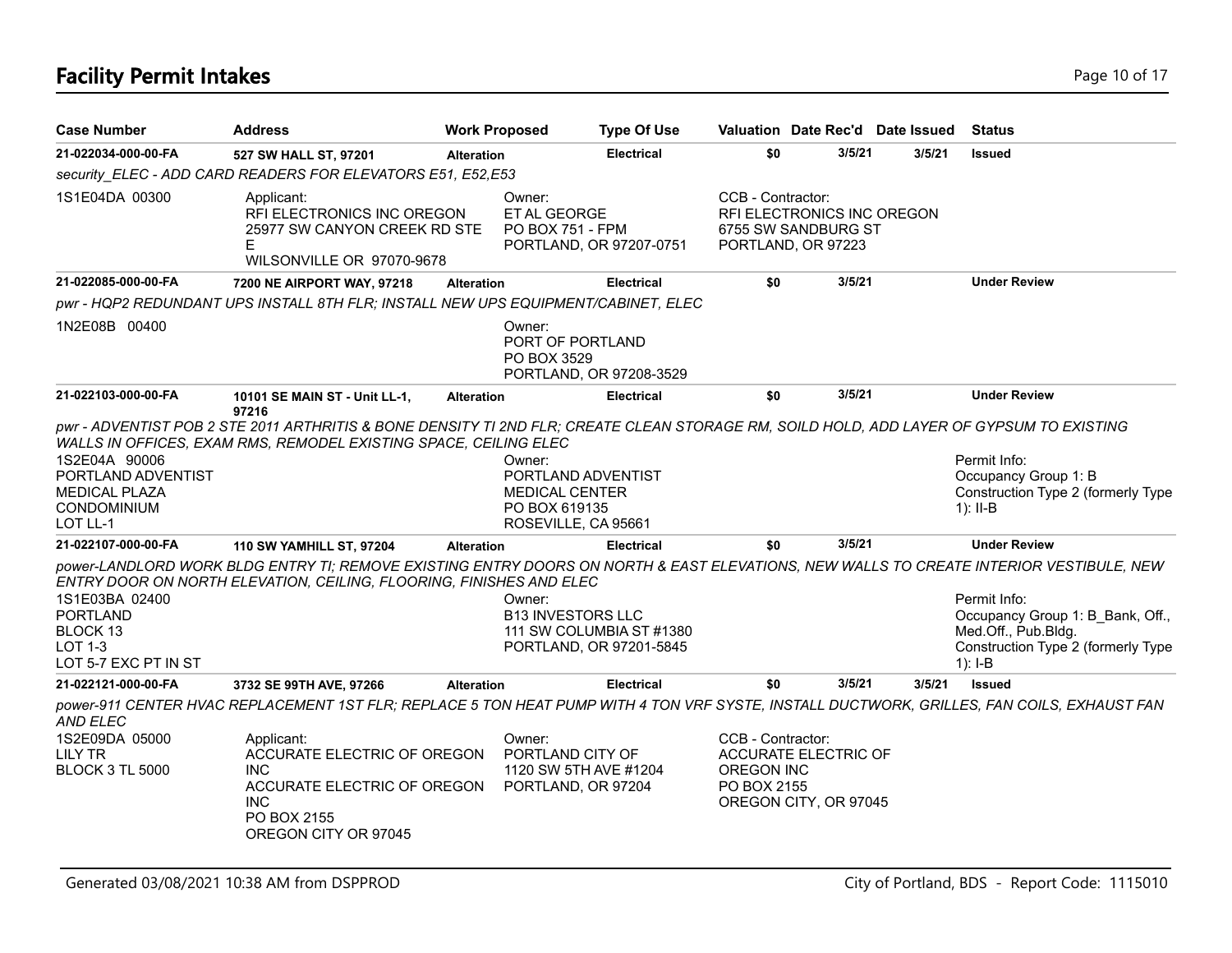# **Facility Permit Intakes** Page 11 of 17

| <b>Case Number</b>                                                  | <b>Address</b>                                                                                                                                  | <b>Work Proposed</b>       | <b>Type Of Use</b>                                                                                       |          |        | Valuation Date Rec'd Date Issued | Status                                                                                    |
|---------------------------------------------------------------------|-------------------------------------------------------------------------------------------------------------------------------------------------|----------------------------|----------------------------------------------------------------------------------------------------------|----------|--------|----------------------------------|-------------------------------------------------------------------------------------------|
| 21-022129-000-00-FA                                                 | 3550 N INTERSTATE AVE, 97227                                                                                                                    | <b>Alteration</b>          | <b>Electrical</b>                                                                                        | \$0      | 3/5/21 |                                  | <b>Under Review</b>                                                                       |
| <b>LIGHTING AND ELEC</b>                                            | pwr - KAISER EAST INTERSTATE BLDG ALL FLRS; ALL FLRS - LOWER LVL 2 THROUGH 3RD FLR, REPLACE CEILING GRID AND ACOUSTIC CEILING, FINISHES,        |                            |                                                                                                          |          |        |                                  |                                                                                           |
| 1N1E27BB 01700<br><b>COOKS ADD</b><br>BLOCK 5&9&32 TL 1700          |                                                                                                                                                 | Owner:                     | KAISER FOUNDATION HEALTH<br>PLAN OF THE NORTHWEST<br>500 NE MULTNOMAH ST #100<br>PORTLAND, OR 97232-2031 |          |        |                                  | Permit Info:<br>Occupancy Group 1: B<br>Construction Type 2 (formerly Type<br>$1$ : II-B  |
| 21-022137-000-00-FA                                                 | 3600 N INTERSTATE AVE, 97227                                                                                                                    | <b>Alteration</b>          | <b>Electrical</b>                                                                                        | \$0      | 3/5/21 |                                  | <b>Under Review</b>                                                                       |
| <b>LIGHTING AND ELEC</b>                                            | pwr - KAISER CENTRAL INTERSTATE BLDG ALL FLRS; ALL FLRS - LOWER LVL 2 THROUGH 3RD FLR, REPLACE CEILING GRID AND ACOUSTIC CEILING, FINISHES,     |                            |                                                                                                          |          |        |                                  |                                                                                           |
| 1N1E22CC 13200<br><b>MULTNOMAH</b><br>BLOCK 31<br>LOT 1-16 TL 13200 |                                                                                                                                                 | Owner:                     | KAISER FOUNDATION HEALTH<br>PLAN OF THE NORTHWEST<br>500 NE MULTNOMAH ST #100<br>PORTLAND, OR 97232-2031 |          |        |                                  | Permit Info:<br>Occupancy Group 1: B<br>Construction Type 2 (formerly Type<br>1): $I-A$   |
| 21-022163-000-00-FA                                                 | 1220 SW 5TH AVE, 97204                                                                                                                          | <b>Alteration</b>          | <b>Electrical</b>                                                                                        | \$0      | 3/5/21 |                                  | <b>Under Review</b>                                                                       |
| CEILING, FLOORING, FINISHES AND ELEC                                | power-CITY HALL 3RD FLR STE 310 & 320 TI; DEMO WALLS, NEW WALLS TO CREATE, STE 310 - RECEPTION AREA, OFFICE; STE 320 - ENTRY VESTIBULE, OFFICE, |                            |                                                                                                          |          |        |                                  |                                                                                           |
| 1S1E03BC 01000<br><b>PORTLAND</b>                                   |                                                                                                                                                 | Owner:                     |                                                                                                          |          |        |                                  | Permit Info:                                                                              |
| BLOCK 56                                                            |                                                                                                                                                 | PORTLAND CITY OF           | 1120 SW 5TH AVE #1204<br>PORTLAND, OR 97204-1912                                                         |          |        |                                  | Occupancy Group 1: B<br>Construction Type 2 (formerly Type<br>$1$ : III-A                 |
| 21-020172-000-00-FA                                                 | 449 NE EMERSON ST, 97211                                                                                                                        | <b>Alteration</b>          | <b>Fire Alarms</b>                                                                                       | \$34,861 | 3/2/21 | 3/2/21                           | <b>Issued</b>                                                                             |
|                                                                     | REPLACEMENT OF EXISTING FACP AND EXISTING NAC PANEL. A NEW WIRELESS COMMUNICATOR WILL BE INSTALLED AND CONNECTED TO THE FACP.                   |                            |                                                                                                          |          |        |                                  |                                                                                           |
| 1N1E23BB 07100                                                      |                                                                                                                                                 | Owner:<br>PORTLAND CITY OF | 1120 SW 5TH AVE #1204<br>PORTLAND, OR 97204-1912                                                         |          |        |                                  | Permit Info:<br>Occupancy Group 1: B<br>Construction Type 2 (formerly Type<br>$1$ : III-B |
| 21-020188-000-00-FA                                                 | 3600 N INTERSTATE AVE, 97227                                                                                                                    | <b>Alteration</b>          | <b>Fire Alarms</b>                                                                                       | \$1      | 3/2/21 |                                  | <b>Under Review</b>                                                                       |
|                                                                     | KAISER CIN PERITONEAL DIALYSIS LOWER LEVEL TI - TENANT IMPROVEMENT OF NEW DIALYSIS CENTER                                                       |                            |                                                                                                          |          |        |                                  |                                                                                           |
| 1N1E22CC 13200<br><b>MULTNOMAH</b><br>BLOCK 31<br>LOT 1-16 TL 13200 | Applicant:<br>JAYSELLE POBLETE<br>COCHRAN, INC<br>7550 SW TECH CENTER DR<br><b>TIGARD, OR 97223</b>                                             | Owner:                     | KAISER FOUNDATION HEALTH<br>PLAN OF THE NORTHWEST<br>500 NE MULTNOMAH ST #100<br>PORTLAND, OR 97232-2031 |          |        |                                  | Permit Info:<br>Occupancy Group 1: B<br>Construction Type 2 (formerly Type<br>1): $I - A$ |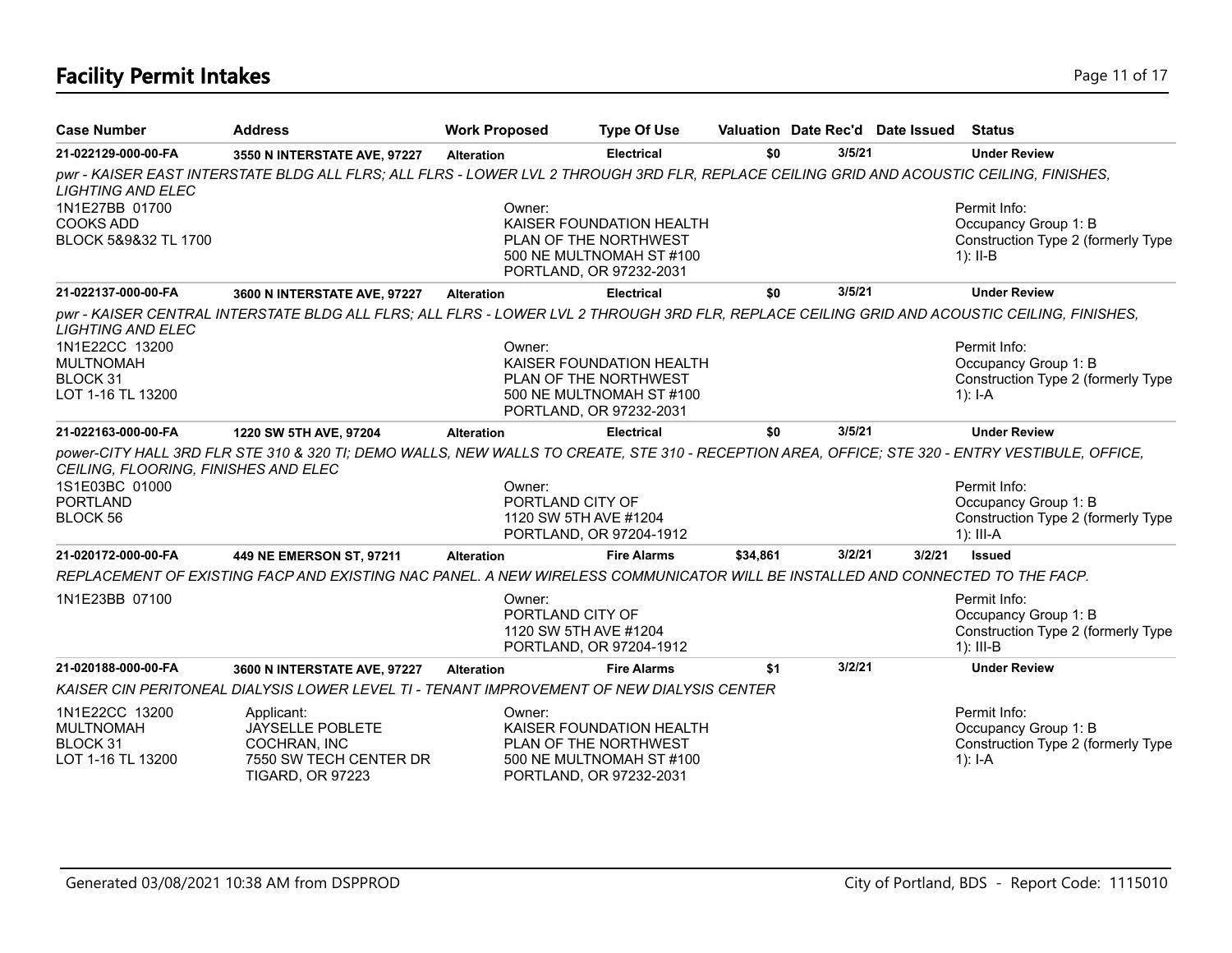# **Facility Permit Intakes** Page 12 of 17

| <b>Case Number</b>                                                                              | <b>Address</b>                                                                                                                                                                                                                                                                                                                                         | <b>Work Proposed</b> |                                                                                                  | <b>Type Of Use</b>                                |         | Valuation Date Rec'd Date Issued |        | <b>Status</b>                                                                                |
|-------------------------------------------------------------------------------------------------|--------------------------------------------------------------------------------------------------------------------------------------------------------------------------------------------------------------------------------------------------------------------------------------------------------------------------------------------------------|----------------------|--------------------------------------------------------------------------------------------------|---------------------------------------------------|---------|----------------------------------|--------|----------------------------------------------------------------------------------------------|
| 21-020893-000-00-FA                                                                             | 5405 SE WOODWARD ST, 97206                                                                                                                                                                                                                                                                                                                             | <b>Alteration</b>    |                                                                                                  | <b>Fire Alarms</b>                                | \$9,825 | 3/3/21                           |        | <b>Under Review</b>                                                                          |
|                                                                                                 | PROVIDE AND INSTALL FIRE ALARM AS PER CODE REQUIREMENTS AND SPECIFICATIONS.                                                                                                                                                                                                                                                                            |                      |                                                                                                  |                                                   |         |                                  |        |                                                                                              |
| 1S2E07AB 00200<br>SECTION 07 1S 2E<br>TL 200 18.31 ACRES                                        | Applicant:<br><b>JOHN LONGTIN</b><br>ACCURATE ELECTRIC UNLIMITED<br>600 SE MARITIME AVE STE 260<br>VANCOUVER WA 98661                                                                                                                                                                                                                                  |                      | Owner:<br><b>SCHOOL DISTRICT NO 1</b><br>PO BOX 3107                                             | PORTLAND, OR 97208-3107                           |         |                                  |        |                                                                                              |
| 21-020904-000-00-FA                                                                             | 1833 SW 11TH AVE, 97201                                                                                                                                                                                                                                                                                                                                | <b>Alteration</b>    |                                                                                                  | <b>Fire Alarms</b>                                | \$1,080 | 3/3/21                           | 3/3/21 | <b>Issued</b>                                                                                |
|                                                                                                 | ADDITION OF THE DUAL PATH FIRE ALARM COMMUNICATOR.                                                                                                                                                                                                                                                                                                     |                      |                                                                                                  |                                                   |         |                                  |        |                                                                                              |
| 1S1E04 00300<br><b>PORTLAND</b><br><b>BLOCK 229-231</b><br>237-240<br>268-270 TL 300            | Applicant:<br><b>JON OPELT</b><br>PHILLIPS ELECTRONICS<br>3247 NW 29TH<br>PORTLAND, OR 97210                                                                                                                                                                                                                                                           |                      | Owner:<br>OF HIGHER EDUCATION)<br>PO BOX 751                                                     | OREGON STATE OF (BOARD<br>PORTLAND, OR 97207-0751 |         |                                  |        | Permit Info:<br>Occupancy Group 1: A2.1<br>Construction Type 2 (formerly Type<br>$1$ : II-FR |
| 21-021945-000-00-FA                                                                             | 520 SW YAMHILL ST, 97204                                                                                                                                                                                                                                                                                                                               | <b>Alteration</b>    |                                                                                                  | <b>Fire Alarms</b>                                | \$400   | 3/5/21                           | 3/5/21 | <b>Final</b>                                                                                 |
|                                                                                                 | install one pull station on the 8th floor elevator lobby for access control door release                                                                                                                                                                                                                                                               |                      |                                                                                                  |                                                   |         |                                  |        |                                                                                              |
| 1S1E03BB 01200<br><b>PORTLAND</b><br><b>BLOCK 171</b><br><b>LOT 1&amp;8</b><br>N 1/2 OF LOT 2&7 | Applicant:<br><b>SHANE TERCEK</b><br>CAPITOL ELECTRIC COMPANY INC<br>11401 NE MARX ST.<br>PORTLAND, OR 97220                                                                                                                                                                                                                                           |                      | Owner:<br>PAC-HILL LIMITED<br><b>PARTNERSHIP</b><br>520 SW YAMHILL ST PH 8<br>PORTLAND, OR 97204 |                                                   |         |                                  |        | Permit Info:<br>Occupancy Group 1: B<br>Construction Type 2 (formerly Type<br>$1$ : I-A      |
| 21-022350-000-00-FA                                                                             | 10101 SE MAIN ST - Unit LL-1,                                                                                                                                                                                                                                                                                                                          | <b>Alteration</b>    |                                                                                                  | <b>Fire Sprinklers</b>                            | \$1     | 3/5/21                           |        | <b>Under Review</b>                                                                          |
| 1S2E04A 90006<br>PORTLAND ADVENTIST<br><b>MEDICAL PLAZA</b><br><b>CONDOMINIUM</b>               | 97216<br>ADVENTIST POB 2 STE 2011 ARTHRITIS & BONE DENSITY TI 2ND FLR ARTHRITIS & BONE DENSITY TI 2ND FLR - RELOCATION/ ADDITION OF PENDANT SPRINKLERS<br>PER NEW WALL LAYOUT. REPLACE ALL EXISTING PENDANT SPRINKLERS WITH NEW QUICK RESPONSE SPRINKLERS<br>Applicant:<br><b>LONNIE LARSEN</b><br><b>BASIC FIRE PROTECTION</b><br>8135 NE MLK JR BLVD |                      | Owner:<br>PORTLAND ADVENTIST<br>MEDICAL CENTER<br>PO BOX 619135                                  |                                                   |         |                                  |        | Permit Info:<br>Occupancy Group 1: B<br>Construction Type 2 (formerly Type<br>$1$ : II-B     |
| LOT LL-1<br>21-022357-000-00-FA                                                                 | PORTLAND, OR 97211                                                                                                                                                                                                                                                                                                                                     |                      | ROSEVILLE, CA 95661                                                                              |                                                   |         | 3/5/21                           |        | <b>Under Review</b>                                                                          |
|                                                                                                 | 10101 SE MAIN ST - Unit LL-1,<br>97216                                                                                                                                                                                                                                                                                                                 | <b>Alteration</b>    |                                                                                                  | <b>Fire Sprinklers</b>                            | \$1     |                                  |        |                                                                                              |
| 1S2E04A 90006<br>PORTLAND ADVENTIST<br><b>MEDICAL PLAZA</b><br><b>CONDOMINIUM</b><br>LOT LL-1   | ADVENTIST POB 2 SUITE 3001 OB/GYN TI 3RD FLR - RELOCATION/ ADDITION OF PENDANT SPRINKLERS PER NEW WALL LAYOUT. REPLACE ALL PENDANT<br>SPRINKLERS WITH NEW QUICK RESPONSE SPRINKLERS<br>Applicant:<br><b>LONNIE LARSEN</b><br><b>BASIC FIRE PROTECTION</b><br>8135 NE MLK JR BLVD<br>PORTLAND, OR 97211                                                 |                      | Owner:<br>PORTLAND ADVENTIST<br><b>MEDICAL CENTER</b><br>PO BOX 619135<br>ROSEVILLE, CA 95661    |                                                   |         |                                  |        | Permit Info:<br>Occupancy Group 1: B<br>Construction Type 2 (formerly Type<br>$1$ : II-B     |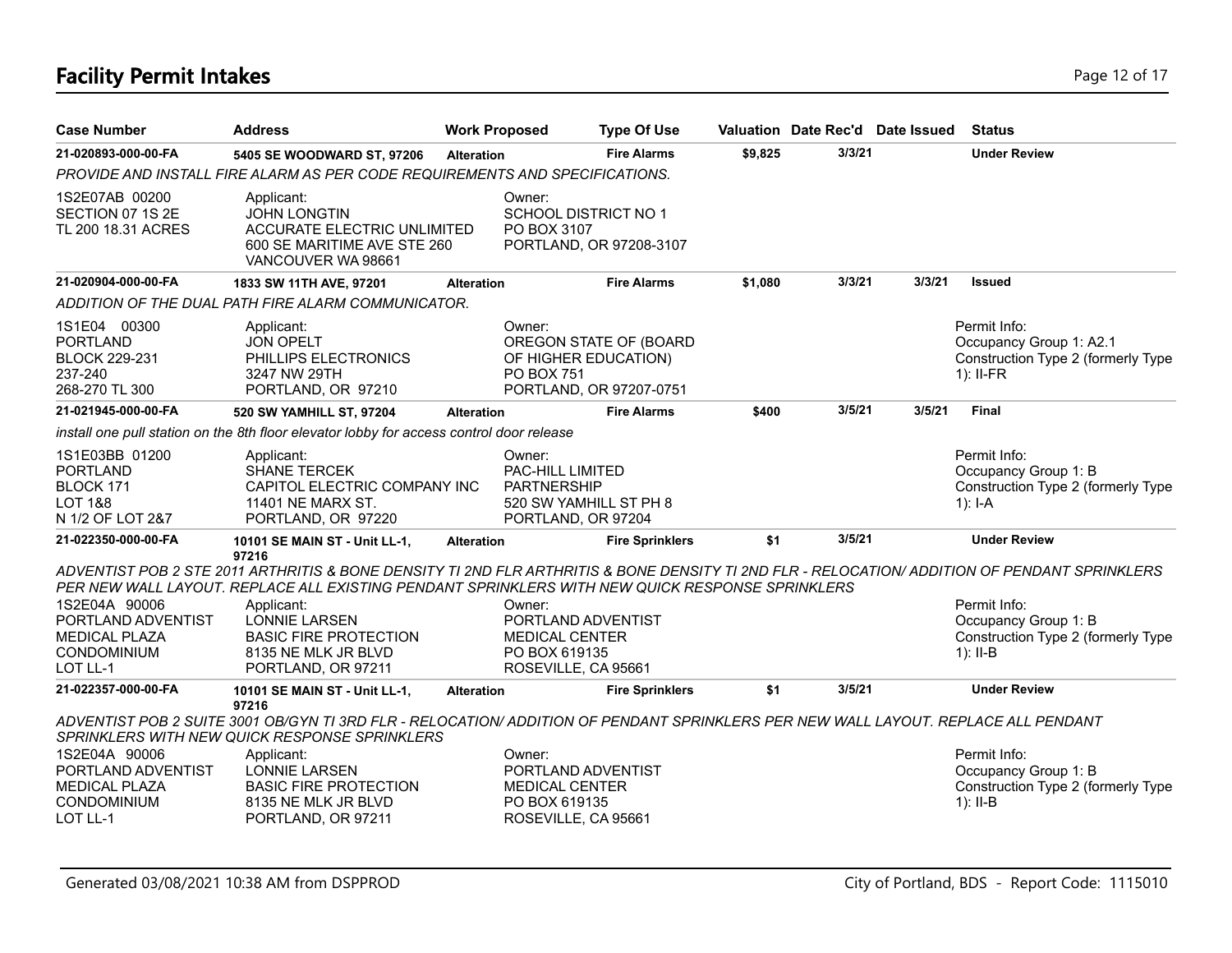### **Facility Permit Intakes** Page 13 of 17

| <b>Case Number</b>                                                                   | <b>Address</b>                                                                                                                 | <b>Work Proposed</b> |                                                                                   | <b>Type Of Use</b>                                | Valuation Date Rec'd Date Issued                                                                |        |        | Status                                                                                    |
|--------------------------------------------------------------------------------------|--------------------------------------------------------------------------------------------------------------------------------|----------------------|-----------------------------------------------------------------------------------|---------------------------------------------------|-------------------------------------------------------------------------------------------------|--------|--------|-------------------------------------------------------------------------------------------|
| 21-019590-000-00-FA                                                                  | 808 SW 3RD AVE, 97204                                                                                                          | <b>Alteration</b>    |                                                                                   | Mechanical                                        | \$5,500                                                                                         | 3/1/21 | 3/4/21 | <b>Issued</b>                                                                             |
|                                                                                      | SINGLE PDF PROCESS/LANDLORD WORK STE 500 TI; RELOCATE WSHP, INSTALL TRANSFER FANS, VOLUME DAMPERS, DUCTWORK, GRILLES, AND ELEC |                      |                                                                                   |                                                   |                                                                                                 |        |        |                                                                                           |
| 1S1E03BA 06000<br><b>PORTLAND</b><br>BLOCK <sub>22</sub><br><b>LOT 7&amp;8</b>       | Applicant:<br><b>RYAN MCAFEE</b><br><b>HUNTER DAVISSON</b><br>1800 SE PERSHING ST<br>PORTLAND, OR 97202                        |                      | Owner:<br>SN INVESTMENT<br>PROPERTIES LLC<br>PORTLAND, OR 97205                   | 1121 SW SALMON ST 5TH FLR PORTLAND, OR 97202-2338 | CCB - Contractor:<br>HUNTER DAVISSON INC<br>1800 SE PERSHING ST                                 |        |        | Permit Info:<br>Occupancy Group 1: B<br>Construction Type 2 (formerly Type<br>$1$ : I-FR  |
| 21-019677-000-00-FA                                                                  | 621 SW MORRISON ST, 97205                                                                                                      | <b>Alteration</b>    |                                                                                   | <b>Mechanical</b>                                 | \$16,117                                                                                        | 3/1/21 |        | <b>Under Review</b>                                                                       |
|                                                                                      | SINGLE PDF PROCESS/ CVS PHARMACY BSMNT, 1ST & 2ND FLR TI; INSTALL 5 SELF CONTAINED REACH IN COOLER/FREEZERS AND ELEC           |                      |                                                                                   |                                                   |                                                                                                 |        |        |                                                                                           |
| 1S1E03BB 01800                                                                       | Applicant:<br><b>BRYCE DOOTSON</b><br>REFRIGERATION UNLIMITED LLC<br>5102 20TH ST E. STE #102<br>FIFE, WA 98424                |                      | Owner:<br>LVA4 PORTLAND ABB LLC<br>712 MAIN ST STE 2500<br>HOUSTON, TX 77002-3243 |                                                   | CCB - Contractor:<br><b>REFRIGERATION UNLIMITED LLC</b><br>5102 20TH ST E 102<br>FIFE, WA 98424 |        |        |                                                                                           |
| 21-019718-000-00-FA                                                                  | 7528 N FENWICK AVE, 97217                                                                                                      | <b>Alteration</b>    |                                                                                   | <b>Mechanical</b>                                 | \$5,000                                                                                         | 3/1/21 |        | <b>Under Review</b>                                                                       |
|                                                                                      | SINGLE PDF PROCESS/KENTON SCHOOL SWING SITE ALL FLRS TI; LOWER LVL REWORK DUCTWORK, GRILLES AND DIFFUSERS                      |                      |                                                                                   |                                                   |                                                                                                 |        |        |                                                                                           |
| 1N1E09DD 15900<br><b>KENTON</b><br>INC VAC ST BLOCK 13&14<br>EXC PT IN STS           | Applicant:<br>NICHOLAS SUKKAU<br>PORTLAND PUBLIC SCHOOLS<br>501 N DIXON ST<br>PORTLAND OR 97227                                |                      | Owner:<br><b>SCHOOL DISTRICT NO 1</b><br>PO BOX 3107                              | PORTLAND, OR 97208-3107                           | Primary Contractor:<br>TO BID                                                                   |        |        |                                                                                           |
| 21-020676-000-00-FA                                                                  | 1618 SW 1ST AVE, 97201                                                                                                         | <b>Alteration</b>    |                                                                                   | <b>Mechanical</b>                                 | \$1,000                                                                                         | 3/3/21 |        | <b>Under Review</b>                                                                       |
|                                                                                      | SINGLE PDF PROCESS/MUTUAL OF OMAHA TI 4TH FLR; INSTALL EXHAUST FAN AND ELEC                                                    |                      |                                                                                   |                                                   |                                                                                                 |        |        |                                                                                           |
| 1S1E03CA 00700<br>SOUTH AUDITORIUM ADD<br>NLY 351.85' OF BLOCK I                     | Applicant:<br><b>ANN TRUONG</b><br>HUNTER-DAVISSON INC<br>1800 SE PERSHING ST<br>PORTLAND, OR 97202                            |                      | Owner:<br><b>HARSCH INVESTMENT</b><br>PROPERTIES LLC<br>PORTLAND, OR 97205        | 1121 SW SALMON ST STE 500                         | CCB - Contractor:<br>HUNTER DAVISSON INC<br>1800 SE PERSHING ST<br>PORTLAND, OR 97202-2338      |        |        | Permit Info:<br>Occupancy Group 1: B<br>Construction Type 2 (formerly Type<br>$1$ : III-B |
| 21-020952-000-00-FA                                                                  | 1875 SW PARK AVE, 97201                                                                                                        | <b>Alteration</b>    |                                                                                   | <b>Mechanical</b>                                 | \$35,000                                                                                        | 3/3/21 |        | <b>Under Review</b>                                                                       |
|                                                                                      | SINGLE PDF PROCESS/ PSU MILLAR LIBRARY 4TH FLR TI; INSTALL DUCTWORK, GRILLES, DIFFUSERS AND ELEC                               |                      |                                                                                   |                                                   |                                                                                                 |        |        |                                                                                           |
| 1S1E04 00300<br><b>PORTLAND</b><br><b>BLOCK 229-231</b><br>237-240<br>268-270 TL 300 | Applicant:<br><b>ANTHONY BOHAN</b><br>PORTLAND STATE UNIVERSITY<br>617 SW MONTGOMERY ST #302<br>PORTLAND OR 97201              |                      | Owner:<br>OF HIGHER EDUCATION)<br><b>PO BOX 751</b>                               | OREGON STATE OF (BOARD<br>PORTLAND, OR 97207-0751 |                                                                                                 |        |        |                                                                                           |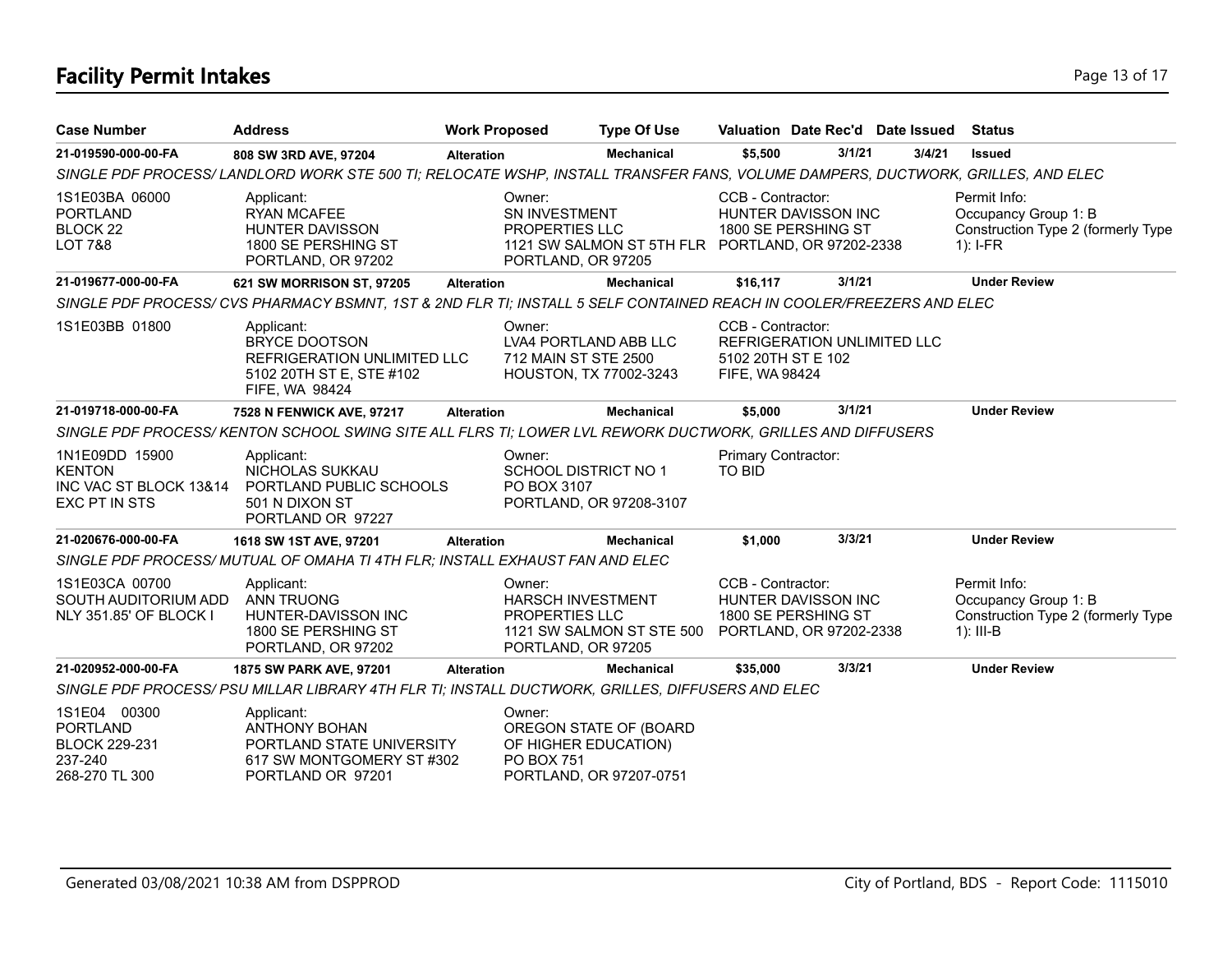# **Facility Permit Intakes** Page 14 of 17

| <b>Case Number</b>                                                                   | <b>Address</b>                                                                                                                                                                                      | <b>Work Proposed</b> | <b>Type Of Use</b>                                                                                                              |                                      | Valuation Date Rec'd Date Issued                   |        | <b>Status</b>                                                                                                              |  |
|--------------------------------------------------------------------------------------|-----------------------------------------------------------------------------------------------------------------------------------------------------------------------------------------------------|----------------------|---------------------------------------------------------------------------------------------------------------------------------|--------------------------------------|----------------------------------------------------|--------|----------------------------------------------------------------------------------------------------------------------------|--|
| 21-021029-000-00-FA                                                                  | 121 SW MORRISON ST, 97204                                                                                                                                                                           | <b>Alteration</b>    | <b>Mechanical</b>                                                                                                               | \$10,000                             | 3/3/21                                             | 3/4/21 | <b>Issued</b>                                                                                                              |  |
|                                                                                      | SINGLE PDF PROCESS/ CIGNA PORTLAND 2ND & 5TH FLR TI; REPLACE EXISTING 260' STEEL CONDENSATE WATER PIPING WITH NEW COOPER PIPING AND PLUMB                                                           |                      |                                                                                                                                 |                                      |                                                    |        |                                                                                                                            |  |
| 1S1E03BA 02700<br><b>PORTLAND</b><br>BLOCK 15<br><b>LOT 1-4</b><br>LOT 7&8 EXC W 75' | Applicant:<br><b>JESSICA LOZANO</b><br><b>ALLIANT SYSTEMS</b><br>351 NW 12TH AVE<br>PORTLAND OR 97209                                                                                               | Owner:               | TERRACE TOWER U S A -<br>PORTLAND INC<br>121 SW MORRISON ST #250<br>PORTLAND, OR 97204-3179                                     | CCB - Contractor:<br>351 NW 12TH AVE | ALLIANT SYSTEMS LLC<br>PORTLAND, OR 97209          |        | Permit Info:<br>Occupancy Group 1: B Bank, Off.,<br>Med.Off., Pub.Bldg.<br>Construction Type 2 (formerly Type<br>$1$ : I-A |  |
| 21-021170-000-00-FA                                                                  | 220 NW 2ND AVE, 97209                                                                                                                                                                               | <b>Alteration</b>    | <b>Mechanical</b>                                                                                                               | \$20,284                             | 3/3/21                                             | 3/5/21 | <b>Issued</b>                                                                                                              |  |
|                                                                                      | SINGLE PDF PROCESS/LANDLORD WORK COMMON AREAS 4TH FLR; INSTALL REGISTERS, DIFFUSERS, GRILLES, AND ELEC                                                                                              |                      |                                                                                                                                 |                                      |                                                    |        |                                                                                                                            |  |
| 1N1E34CA 04500<br><b>COUCHS ADD</b><br>BLOCK 14<br>LOT 1-8 EXC PT IN ST              | Applicant:<br><b>HOBIE MILLER</b><br><b>ALLIANT SYSTEMS</b><br>351 NW 12TH AVENUE<br>PORTLAND, OR 97209                                                                                             | Owner:<br>5344       | REEP 220 NW OWNER I LLC<br>1 FRONT ST #550<br>SAN FRANCISCO, CA 94111-                                                          | CCB - Contractor:<br>351 NW 12TH AVE | <b>ALLIANT SYSTEMS LLC</b><br>PORTLAND, OR 97209   |        |                                                                                                                            |  |
| 21-021494-000-00-FA                                                                  | 3161 SW PAVILION LOOP - Unit                                                                                                                                                                        | <b>Alteration</b>    | <b>Mechanical</b>                                                                                                               | \$5,660                              | 3/4/21                                             |        | <b>Under Review</b>                                                                                                        |  |
|                                                                                      | MNP, 97201<br>F13/ OHSU TI BMNT-ROOF; MECHANICAL INSTALLATION FOR DIRECTORS OFFICE, STE 2316 2ND FLR, ONLY - INSTALL DUCTWORK, GRILLES AND ELEC                                                     |                      |                                                                                                                                 |                                      |                                                    |        |                                                                                                                            |  |
| 1S1E09 00500                                                                         | Applicant:<br><b>GREG KEMPTHORN</b><br><b>ARCTIC SHEET METAL</b><br>2310 NE COLUMBIA BLVD<br>PORTLAND, OR 97211                                                                                     | Owner:<br><b>RD</b>  | OREGON STATE BOARD OF<br><b>HIGHER EDUCATION</b><br>3181 SW SAM JACKSON PARK PORTLAND, OR 97211-1965<br>PORTLAND, OR 97239-3011 | CCB - Contractor:                    | ARCTIC SHEET METAL INC<br>2310 NE COLUMBIA BLVD    |        |                                                                                                                            |  |
| 21-021530-000-00-FA                                                                  | 250 SW TAYLOR ST, 97204                                                                                                                                                                             | <b>Alteration</b>    | <b>Mechanical</b>                                                                                                               | \$350,400                            | 3/4/21                                             |        | <b>Under Review</b>                                                                                                        |  |
|                                                                                      | F19/ LANDLORD WORK 2ND FLR BUILD OUT; INSTALL DUCTWORK, GRILLES, DIFFUSERS, FAN COILS, TERMINAL UNITS AND ELEC                                                                                      |                      |                                                                                                                                 |                                      |                                                    |        |                                                                                                                            |  |
| 1S1E03BA 06200                                                                       | Applicant:<br><b>CHELSEY BOREAS</b><br><b>GBD ARCHITECTS</b><br>1120 NW COUCH STE 300<br>PORTLAND OR 97209                                                                                          | Owner:               | AB PR QOZB I PROPERTY LLC TO BID<br>1211 SW 5TH AVE #700<br>PORTLAND, OR 97204                                                  | <b>Primary Contractor:</b>           |                                                    |        |                                                                                                                            |  |
| 21-022055-000-00-FA                                                                  | 3732 SE 99TH AVE, 97266                                                                                                                                                                             | <b>Alteration</b>    | <b>Mechanical</b>                                                                                                               | \$82,600                             | 3/5/21                                             |        | <b>Under Review</b>                                                                                                        |  |
| COILS, EXHAUST FAN AND ELEC<br>1S2E09DA 05000<br>LILY TR<br><b>BLOCK 3 TL 5000</b>   | SINGLE PDF PROCESS/ 911 CENTER HVAC REPLACEMENT 1ST FLR; REPLACE 5 TON HEAT PUMP WITH 4 TON VRF SYSTE, INSTALL DUCTWORK, GRILLES, FAN<br>Applicant:<br><b>JANA GEROW</b><br><b>CITY OF PORTLAND</b> | Owner:               | PORTLAND CITY OF<br>1120 SW 5TH AVE #1204                                                                                       | CCB - Contractor:                    | <b>DELTA CONNECTS INC</b><br>17400 SW UPPER BOONES |        |                                                                                                                            |  |
|                                                                                      | 1120 SW 5TH AVE, ROOM 1250<br>PORTLAND OR 97204                                                                                                                                                     |                      | PORTLAND, OR 97204                                                                                                              |                                      | FERRY RD SUITE 230<br>PORTLAND, OR 97224           |        |                                                                                                                            |  |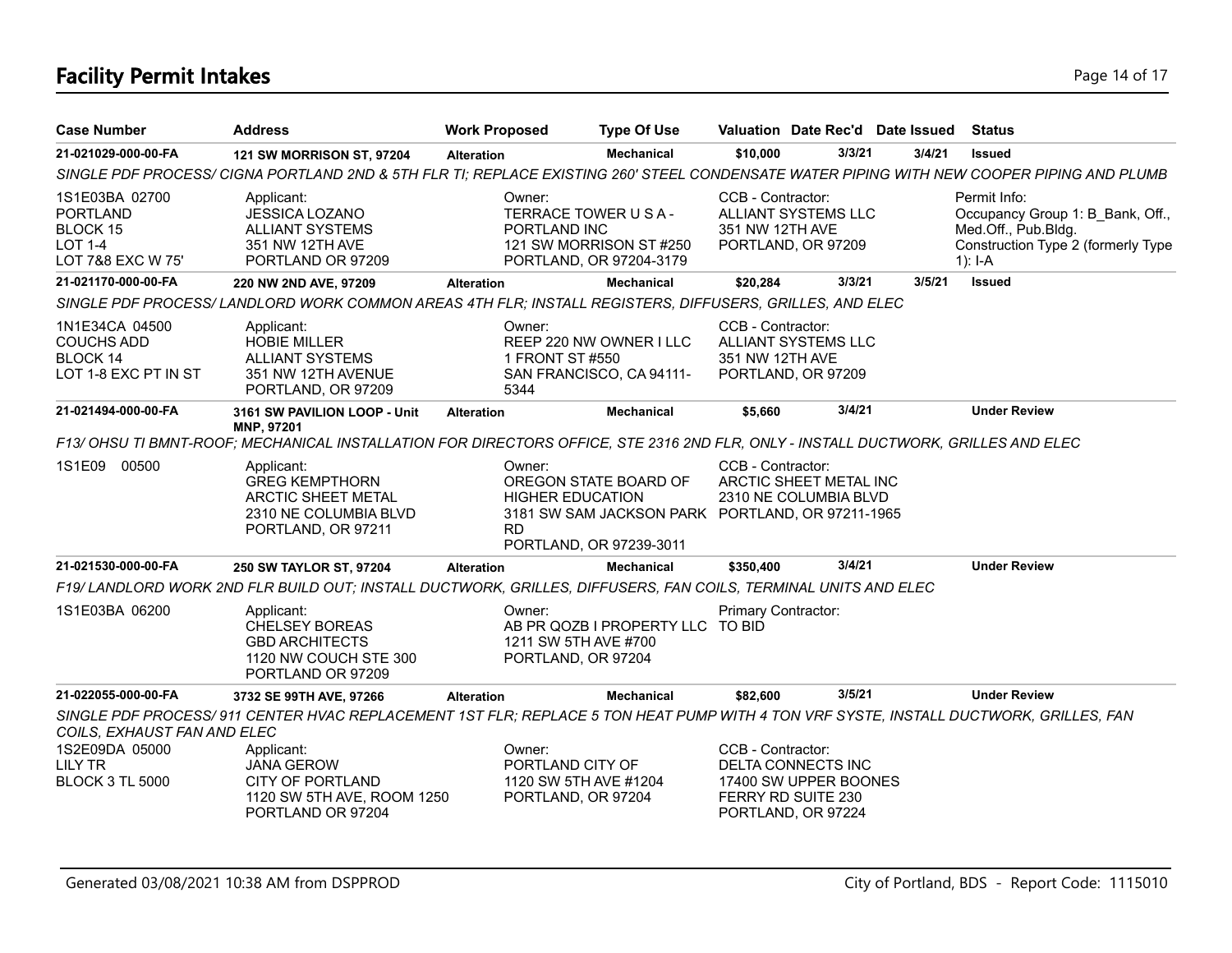### **Facility Permit Intakes** Page 15 of 17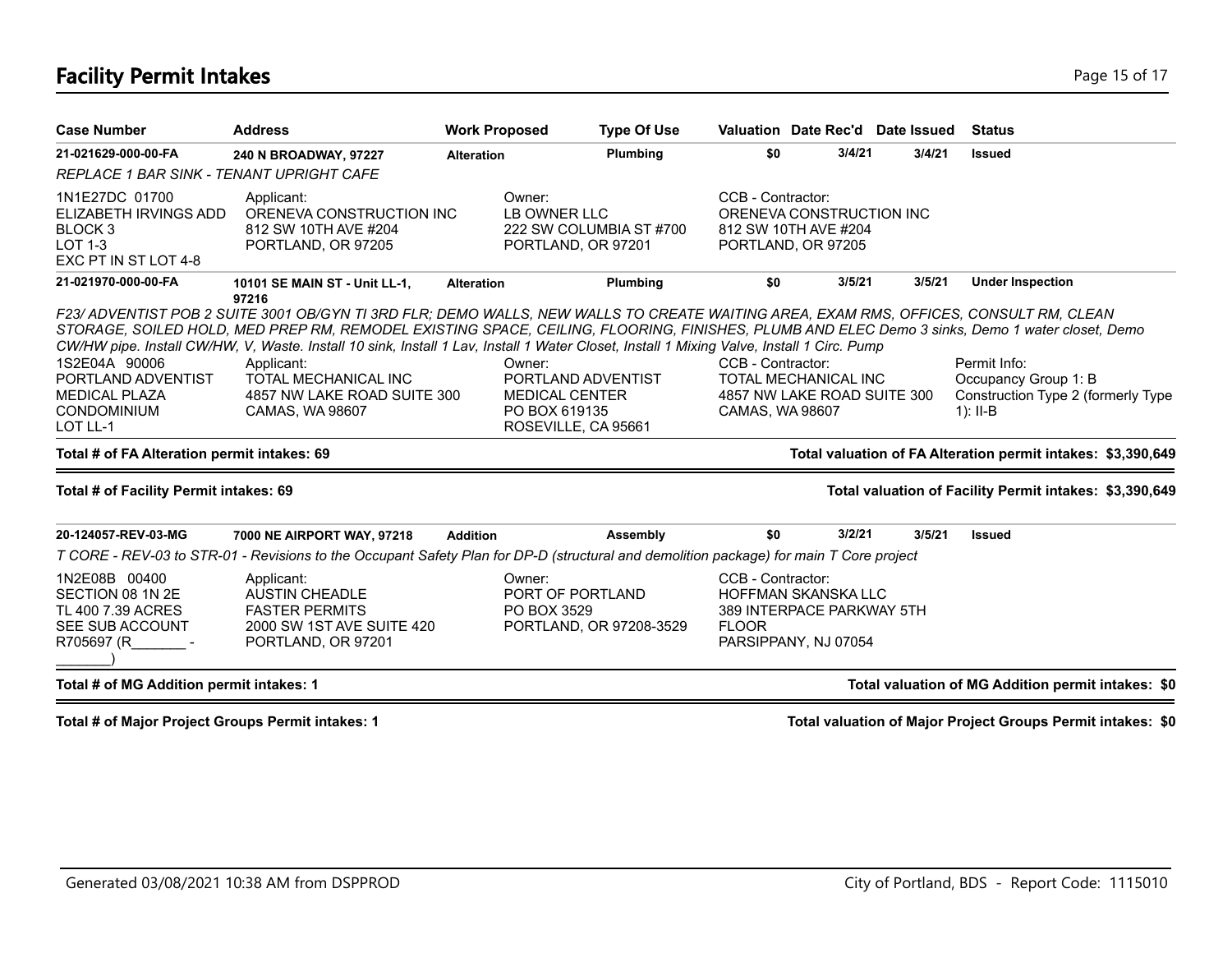### **Site Development Permit Intakes Page 16 of 17 Page 16 of 17**

| <b>Case Number</b>                                                                            | Address                                                                                                                                 | <b>Work Proposed</b>                                          | <b>Type Of Use</b>                                      |                                      |                                                                       | Valuation Date Rec'd Date Issued | <b>Status</b>                                                                             |
|-----------------------------------------------------------------------------------------------|-----------------------------------------------------------------------------------------------------------------------------------------|---------------------------------------------------------------|---------------------------------------------------------|--------------------------------------|-----------------------------------------------------------------------|----------------------------------|-------------------------------------------------------------------------------------------|
| 21-017955-000-00-SD                                                                           | <b>3509 NE COLUMBIA BLVD,</b><br>97211                                                                                                  | Grading                                                       | <b>Existing</b><br><b>Commercial</b><br><b>Site</b>     | \$5,020,000                          | 3/3/21                                                                |                                  | <b>Under Review</b>                                                                       |
|                                                                                               | PROLOGIS BROADMOOR - Grading and wetland mitigation of Wetland Bank; activity to occur throughout construction *** See 20-147136 LU *** |                                                               |                                                         |                                      |                                                                       |                                  |                                                                                           |
| 1N1E13A 01100<br>SECTION 13 1N 1E<br>TL 1100 37.75 ACRES<br>SPLIT MAP R315193<br>(R941121180) | Applicant:<br>RYAN HALVORSON<br><b>DOWL</b><br>720 SW WASHINGTON ST #750<br>PORTLAND, OR 97205                                          | Owner:<br><b>BLVD LLC</b><br><b>DENVER, CO 80202</b>          | PROLOGIS NE COLUMBIA<br>1800 WAZEE ST, STE 500          | Primary Contractor:<br><b>TO BID</b> |                                                                       |                                  |                                                                                           |
| 21-018604-000-00-SD                                                                           | <b>7800 NE KILLINGSWORTH ST,</b><br>97218                                                                                               | Grading                                                       | <b>Existing</b><br>Commercial<br><b>Site</b>            | \$20,000                             | 3/2/21                                                                |                                  | <b>Under Review</b>                                                                       |
|                                                                                               | SINGLE PDF - RE-LEVEL SITE FOLLOWING FIRE DAMAGE CLEANUP. APPROX. 800 CY. INSTALL NEW DOUBLE CATCH BASIN INLET.                         |                                                               |                                                         |                                      |                                                                       |                                  |                                                                                           |
| 1N2E20A 00100<br>SECTION 20 1N 2E<br>TL 100 7.73 ACRES                                        | Applicant:<br><b>NATHAN ARNOLD</b><br><b>FASTER PERMITS</b><br>2000 SW 1ST AVE #420<br>PORTLAND OR 97201                                | Owner:<br>FHA HOLDINGS LLC<br>155 B AVE #222                  | LAKE OSWEGO, OR 97034                                   | Primary Contractor:<br><b>TO BID</b> |                                                                       |                                  |                                                                                           |
| Total # of SD Grading permit intakes: 2                                                       |                                                                                                                                         |                                                               |                                                         |                                      |                                                                       |                                  | Total valuation of SD Grading permit intakes: \$5,040,000                                 |
| 21-019483-000-00-SD                                                                           | 22 NE MONROE ST, 97212                                                                                                                  | Multiple Dwellings/Single Existing<br><b>Lot Improvements</b> | <b>Residential Site</b>                                 | \$10,000                             | 3/2/21                                                                |                                  | <b>Under Review</b>                                                                       |
|                                                                                               | SINGLE PDF - SITE IMPROVEMENTS TO INCLUDE GRADING, LANDSCAPING, CONC. PATH, CURB CUT AND UTILITIES ***W/ 21-019452/67/68/69/78/80-RS*** |                                                               |                                                         |                                      |                                                                       |                                  |                                                                                           |
| 1N1E27AA 21300<br><b>WILLIAMS AVE ADD</b><br>BLOCK 10<br>LOT 24                               | Applicant:<br><b>RYAN PICKREL</b><br><b>FASTER PERMITS</b><br>2000 SW 1ST AVE #420<br>PORTLAND OR 97201                                 | Owner:<br>1530 N ALBERTA ST                                   | <b>TWENTY-TWO MONROE LLC</b><br>PORTLAND, OR 97217-3602 | CCB - Contractor:                    | K & C CUSTOM HOMES LLC<br>1530 N ALBERTA STREET<br>PORTLAND, OR 97217 |                                  |                                                                                           |
|                                                                                               | Total # of SD Multiple Dwellings/Single Lot Improvements permit intakes: 1                                                              |                                                               |                                                         |                                      |                                                                       |                                  | Total valuation of SD Multiple Dwellings/Single Lot Improvements permit intakes: \$10,000 |
| Total # of Site Development Permit intakes: 3                                                 |                                                                                                                                         |                                                               |                                                         |                                      |                                                                       |                                  | Total valuation of Site Development Permit intakes: \$5,050,000                           |
| 21-017972-000-00-ZP                                                                           | 3509 NE COLUMBIA BLVD,<br>97211                                                                                                         | <b>Commercial</b>                                             | <b>LUR Condition</b><br>Compliance                      | \$150,000                            | 3/3/21                                                                |                                  | <b>Under Review</b>                                                                       |
|                                                                                               | PROLOGIS BROADMOOR - Wetland mitigation plantings and culvert removal per Environmental Review *** See 21-009791 LU ***                 |                                                               |                                                         |                                      |                                                                       |                                  |                                                                                           |
| 1N1E13A 01100<br>SECTION 13 1N 1E<br>TL 1100 37.75 ACRES<br>SPLIT MAP R315193<br>(R941121180) | Applicant:<br>RYAN HALVORSON<br><b>DOWL</b><br>720 SW WASHINGTON ST#750<br>PORTLAND, OR 97205                                           | Owner:<br>BLVD LLC<br><b>DENVER, CO 80202</b>                 | PROLOGIS NE COLUMBIA<br>1800 WAZEE ST, STE 500          | Primary Contractor:<br><b>TO BID</b> |                                                                       |                                  |                                                                                           |